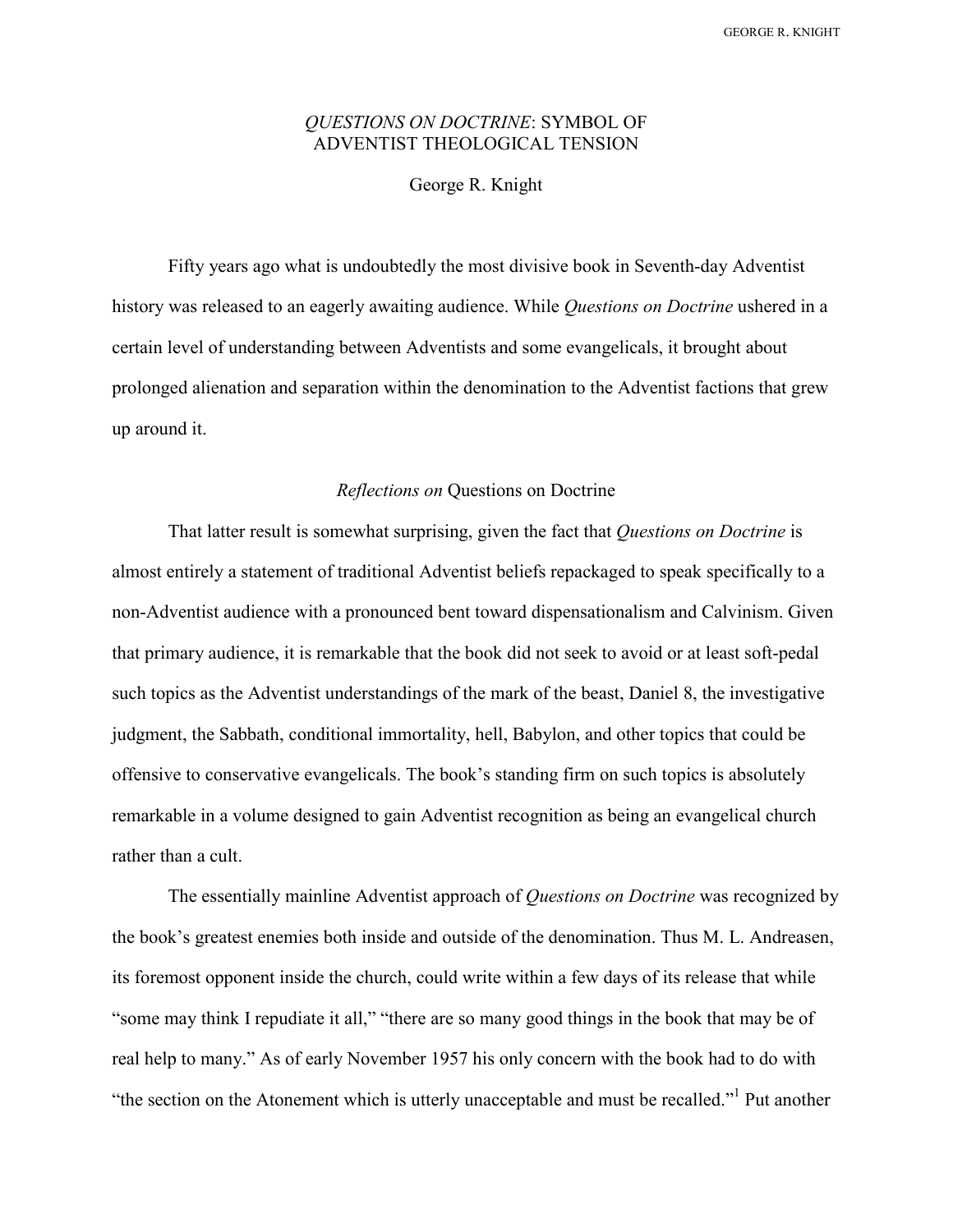way, Andreasen found nearly all of *Questions on Doctrine* to be traditional Adventist theology.

 Andreasen's praise for nearly all of the content of the book may shock some who are only familiar with his ongoing warfare with the General Conference over its publication. The truth is that he recognized the volume as generally being a helpful restatement of the denomination's historic theological understanding.

 That insight is reinforced by both ex-Adventists and those Protestant leaders who still were aggressively attacking the denomination. One ex-Adventist wrote to the *King's Business* in April 1957 that "the recent articles in *Eternity* have been disgusting to us. . . . They still print [in] the Review and Herald] the very things *Eternity* says they now deny.<sup>"2</sup>

 Even more to the point were the claims of E. B. Jones, an ex-Adventist missionary who had "first-hand fact" regarding "the heretical, deep-rooted, and unalterable nature of SDAism." Jones had a ministry entitled Guardians of the Faith that had the function of "Specializing in the Distribution of Authoritative, Scripturally-Sound Publications Exposing the Deceptive Teachings and Subtle Propaganda Methods of Seventh-Day Adventism."<sup>3</sup>

 In Jones' opinion Donald Grey Barnhouse and Walter Martin had been "thoroughly duped" by the Adventist leaders. In actual fact, he asserted in December 1957, "the SDA system of religion has not in any wise been altered." Adventism was "not a genuine Evangelical denomination," but was rather "a cleverly camouflaged counterfeit."<sup>4</sup>

Speaking specifically of *Questions on Doctrine*, Jones wrote that "in this (on the surface) innocent-appearing volume, which is claimed to reveal 'the true evangelical nature of Adventist beliefs and teachings'--here, in this latest shrewdly planned maneuver of the sect, obviously devised by pious schemers to lure uninitiated and easily misguided persons into its soulentrapping pitfall--we discover SDAism to be precisely that which we have all along maintained it is: FALSE! We find it still to be diametrically opposed to vital truths of genuine Evangelicalism. In no respect is it different from that which it has always been. Despite all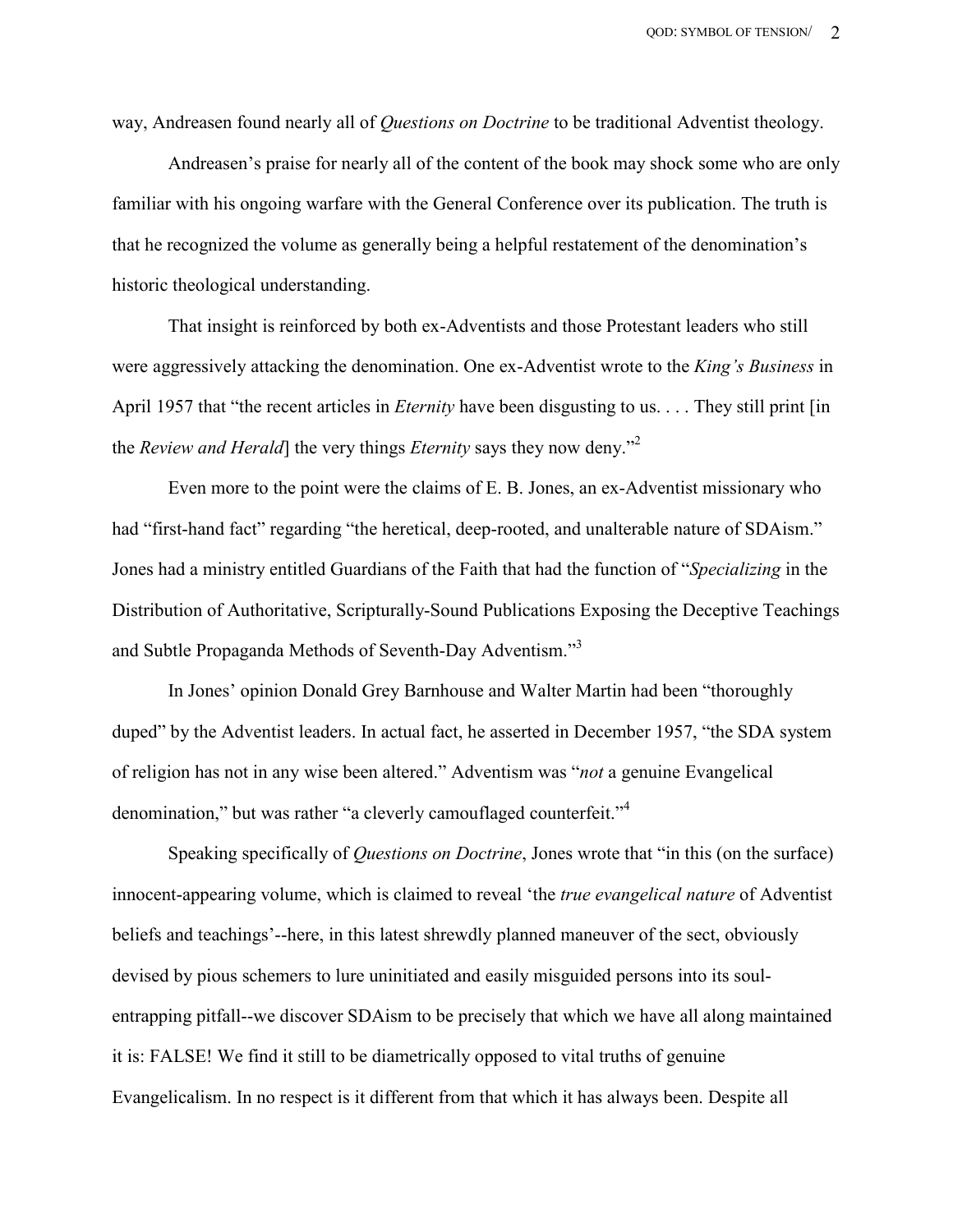claims to the contrary, SDAism is just as Bible-conflicting and soul-poisoning today as ever it was in the past--indeed, even more deceptive and dangerous. . . . And its current desperate 720 page attempt to 'clarify' its doctrines only further confirms the factual, soundly-based charge, that the creed of Adventism is composed of 'a brood of errors and heresies."<sup>5</sup>

And what were the "*still completely unaltered* Scripture-perverting doctrines" set forth in Questions on Doctrine that so upset this ex-Adventist missionary? Nothing less, he pointed out, than the volume's clear statements on Christ's heavenly sanctuary ministry, the investigative judgment, the contemporary importance of the law and the Sabbath, the Adventist understandings of hell and soul-sleep, the inspiration of Ellen White ("the movement's mentally ill and unschooled founder"), and its clearly presented expositions on the seal of God and the mark of the beast.<sup>6</sup>

Thus Jones' perceptive critique of *Questions on Doctrine* demonstrates that far from being a sell-out theologically to the evangelicals, the book was a forceful restatement of traditional Adventist theology, even if some teachings had been worded differently than in the past. That truth was not only seen by ex-Adventists. It was also seen by many of the denomination's fundamentalist enemies, such as Louis B. Talbot and M. R. DeHann.

 DeHann published a critique of Questions on Doctrine in March 1958. He had, he wrote, eagerly awaited the book's publication because he had been firmly and repeatedly assured that "it would be a turn-about-face of the old Seventh-day Adventist position and a repudiation of many of their objectionable doctrines." DeHann went on to speak of his disappointment when he found in the book that "there had been no essential change in the historic stand of the Adventists. ... The volume is *not* a repudiation by SDAs of any of their previous views, but rather a restatement of them. . . . There is no hint that they ever had any intention to retract, modify, change or repudiate any of their previous doctrines, which have always been considered unscriptural, false and God-dishonoring by evangelicals. It is the same error in new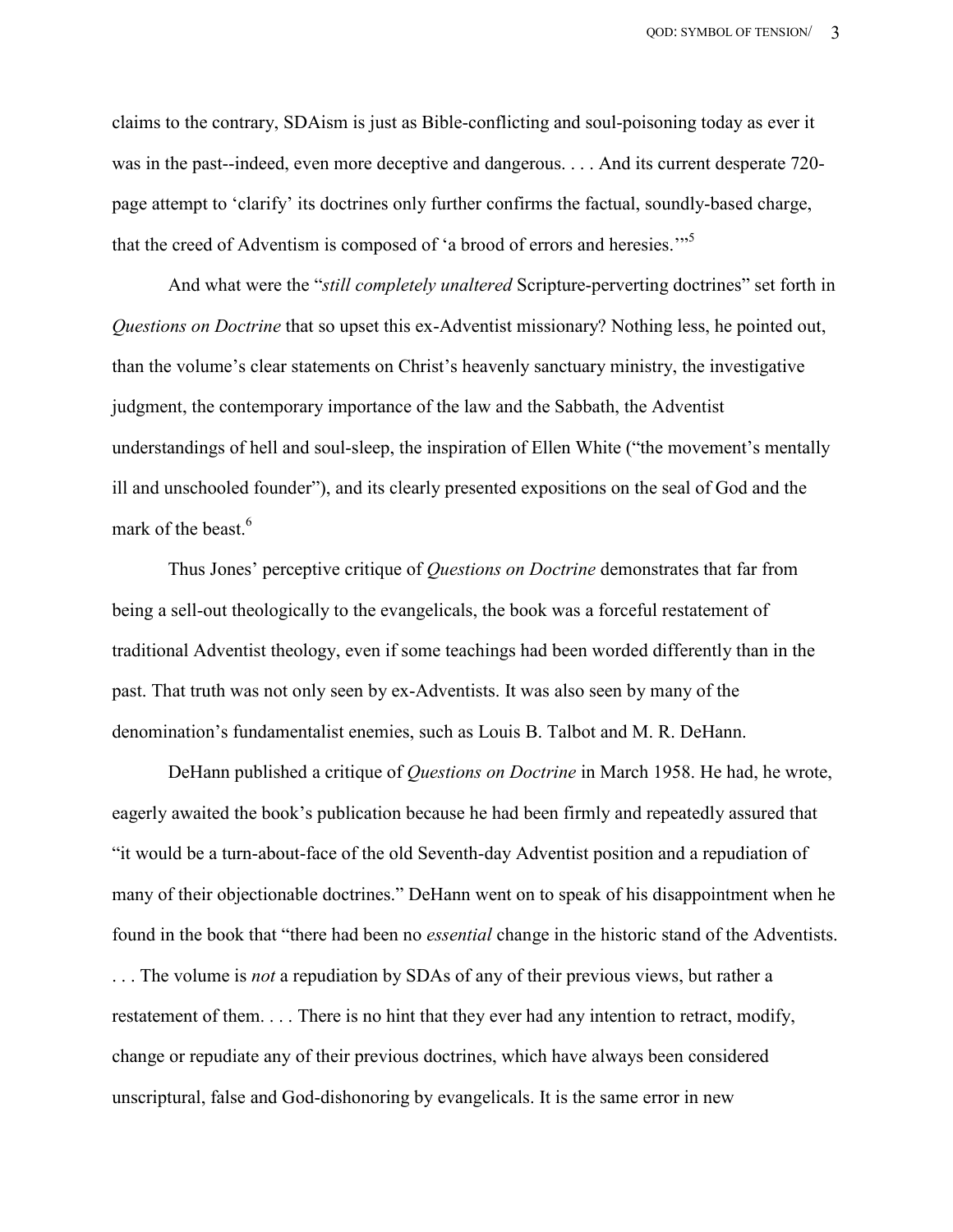## terminology<sup>"7</sup>

 Even though DeHann is essentially correct in his assessment, a careful reading will discover one truly significant theological shift in the Adventist position. But that shift is largely hidden in an appendix of Ellen White quotations on the human nature of Christ and would not have been especially evident to an evangelical reader.

 On the other hand, both Jones and DeHann perceived what Andreasen had missed--that the so-called change on the doctrine of the atonement had been one of "*terminology*" rather than substance.

But on one thing Andreasen, DeHann, and Jones agreed. That is that *Questions on* Doctrine was largely a forthright and insightful restatement of traditional Adventist theology. For Andreasen, of course, that was good, while for DeHann and Jones the continuity was a disaster.

 For their part, the authors of the book were quite aware of the fact that they were making a restatement of traditional Adventist beliefs. "The answers in this volume," they wrote in their introduction, "are an expansion of our doctrinal positions contained in the official statement of Fundamental Beliefs."<sup>8</sup>

The essentially traditional Adventist position of Questions on Doctrine is also reflected upon by the denomination's General Conference president, R. R. Figuhr, in his published comments on DeHann's attack. "The point of special interest," Figuhr wrote, "is his testimony to the fact that the book does not represent any change of Adventist doctrine. . . . What has apparently confused some is the avoidance of certain Adventist phraseology and the employment of 'terminology currently used in theological circles.' Adventists through the years have developed a vocabulary of their own that to them means much but does not always convey to non-Adventists the ideas intended. The book endeavors to set forth as clearly as possible a reason for the hope that is ours so that sincere non-Adventist inquirers may understand."<sup>9</sup>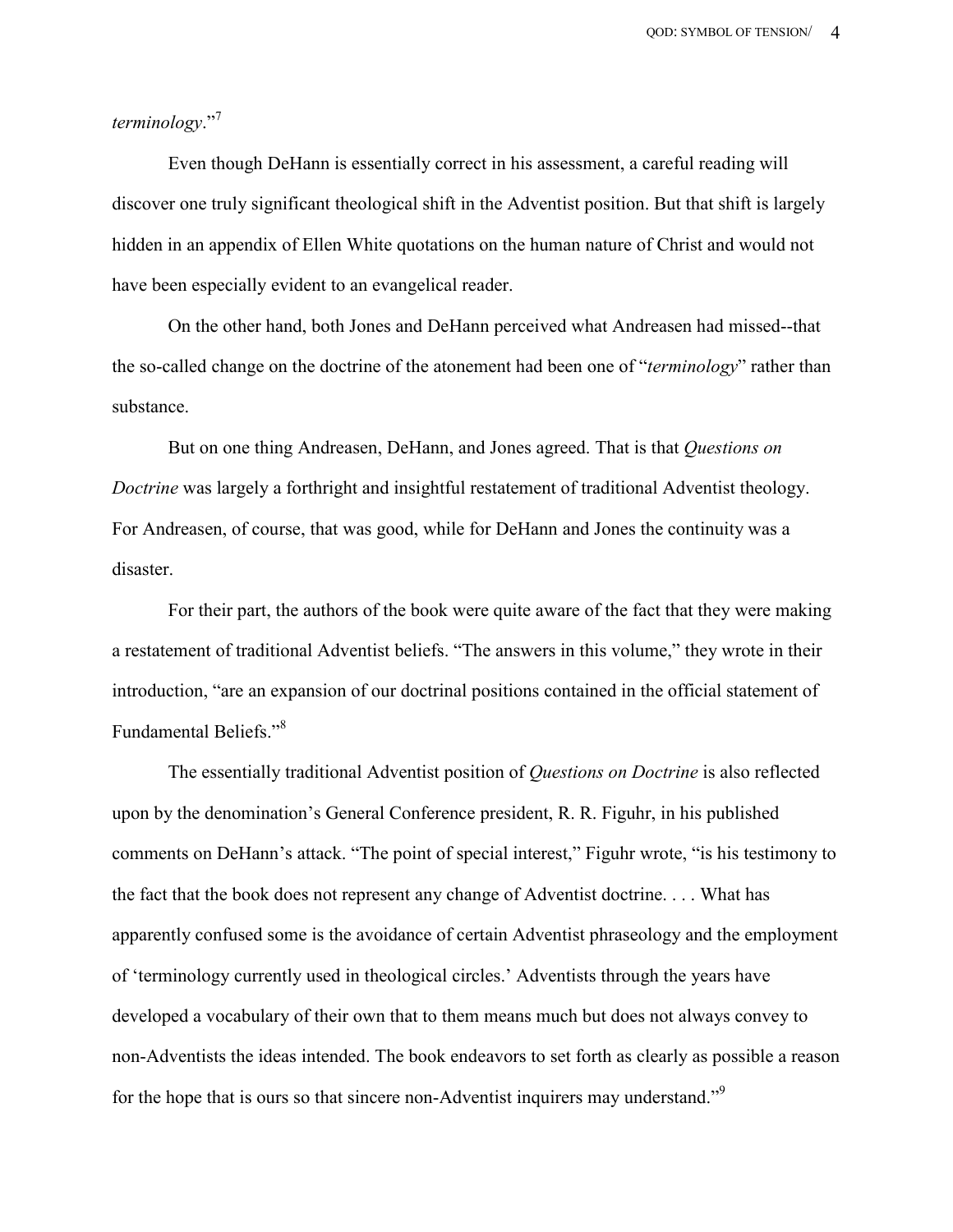Well, some may be thinking, if everybody in the Adventist camp and many outside of it recognized Questions on Doctrine as traditional Adventist theology, why was it so divisive in Adventist circles? That question brings us to two strong and influential Adventist voices and two somewhat divergent trends in Adventist theological development in the 1940s and early 1950s.

#### Personalities and Trends

 The two personalities were LeRoy E. Froom and M. L. Andreasen. Both were strong minded men who had stood at the very forefront of those who had been theologically influential in Adventist circles in the 1940s. Froom had served as the director of the General Conference Ministerial Department from 1941 to 1950, served as editor of Ministry magazine for over two decades by 1950, and had begun publishing his massive four volume history of prophetic interpretation entitled Prophetic Faith of Our Fathers in 1946.

 Andreasen, meanwhile, had been the denomination's most influential theologian in the 1940s and probably the most widely read Adventist theological writer during that decade. Such books as The Sanctuary Service (1937, 1947), The Book of Hebrews (1948), The Faith of Jesus (1939, 1949), and A Faith to Live By (1943) had done much to shape Adventist thinking. Especially important was his "Last Generation" theology, which placed Adventism at the apex of history through its teaching that the Second Advent would not take place until God had utilized a final generation of perfected Sabbathkeepers to defeat Satan and vindicate the character of God.<sup>10</sup> That teaching uplifted those aspects of Adventist theology that were distinctive to Adventism.

 On the other side of Adventism's theological dynamic during the 1940s were the Froomled forces that were seeking to demonstrate that Seventh-day Adventists were truly in the mainstream of orthodox evangelicalism. Their emphasis led to the revising of certain current Adventist books to remove anti-trinitarian ideas and statements about Christ having a sinful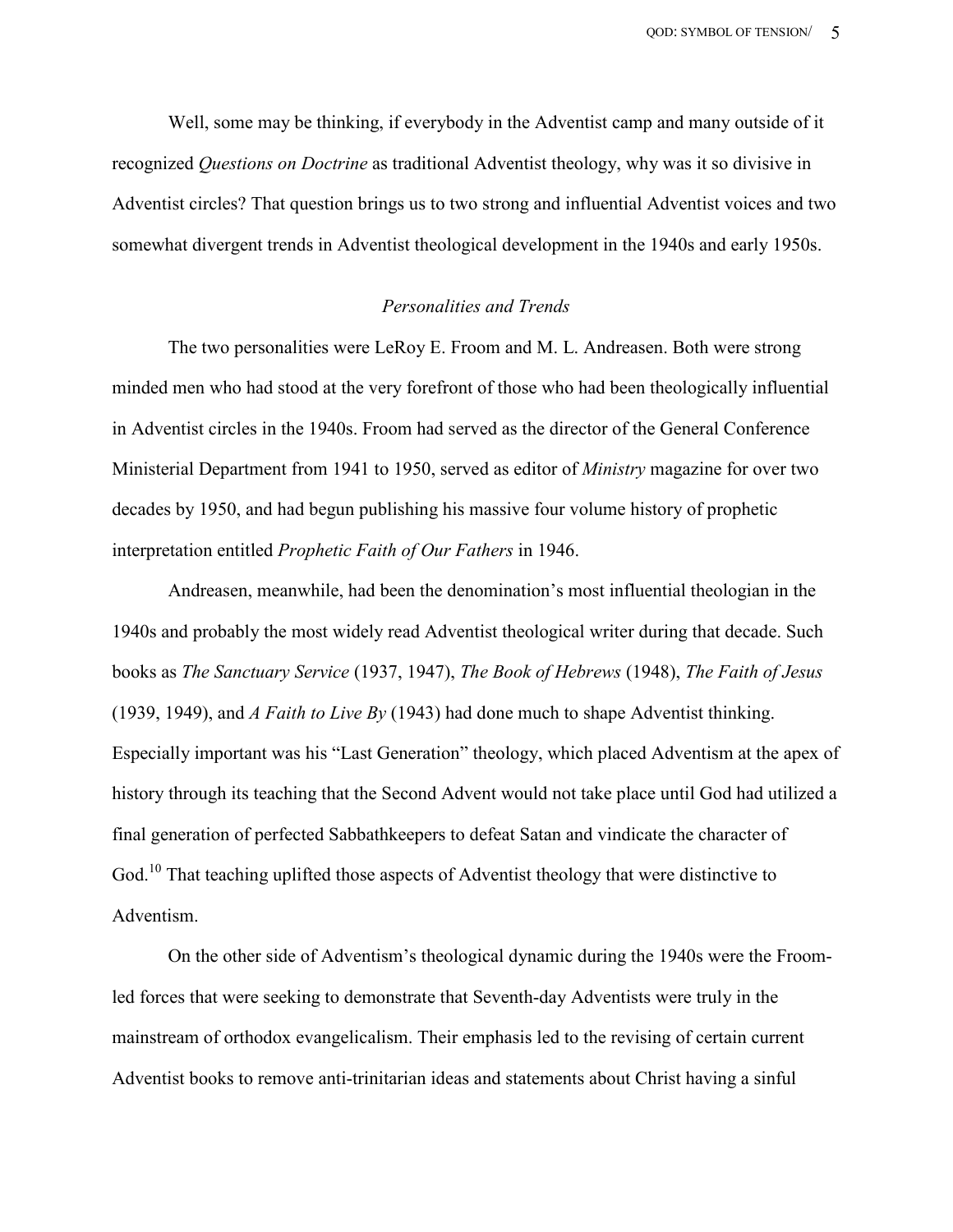human nature and to demonstrate that Adventism was a part of mainline Christianity through such works as Froom's *Prophetic Faith of Our Fathers* and F. D. Nichol's *Midnight Cry*.<sup>11</sup>

 Thus we find a growing but somewhat invisible theological tension developing in Adventism during the 1940s, with Froom and Andreasen at the forefront of the two orientations. It should be pointed out that both orientations were solidly Adventist in their basic understanding of prophecy and Adventist distinctive doctrines, but that they had different emphases.

 The developing tensions of the 1940s would reach crisis proportions by the mid 1950s. The decade began with the 74-year-old Andreasen discovering at the 1950 General Conference session that he had been placed on the "retired" list without his knowledge or consent, even though older ministers had been retained as active workers.<sup>12</sup> Next came the influential 1952 Seventh-day Adventist Bible Conference (the first one since 1919) with its list of high powered speakers that included Froom but not Andreasen.<sup>13</sup> And then 1954 saw the acrimonious struggle between Andreasen and the General Conference leadership over a book on Isaiah that had been requested of the denomination's most popular theological author to accompany the Sabbath School lessons but then strangely rejected after it was completed.<sup>14</sup>

 By the mid fifties Andreasen had been effectively sidelined even though he was still a vigorous writer and speaker and a very influential minister. With that dynamic in mind, it is not especially surprising to discover that he was not invited to the Adventist/evangelical dialogs that led to the publication of Questions on Doctrine, or that he was not the reading committee of 250 Adventist leaders that approved the book for publication.

#### The Conference and the Book

 The book itself is the published product of a series of conferences between certain Adventist spokespersons and a few evangelical leaders in 1955 and 1956. The immediate stimulus to the conferences was the invitation of Donald Grey Barnhouse, the editor of *Eternity*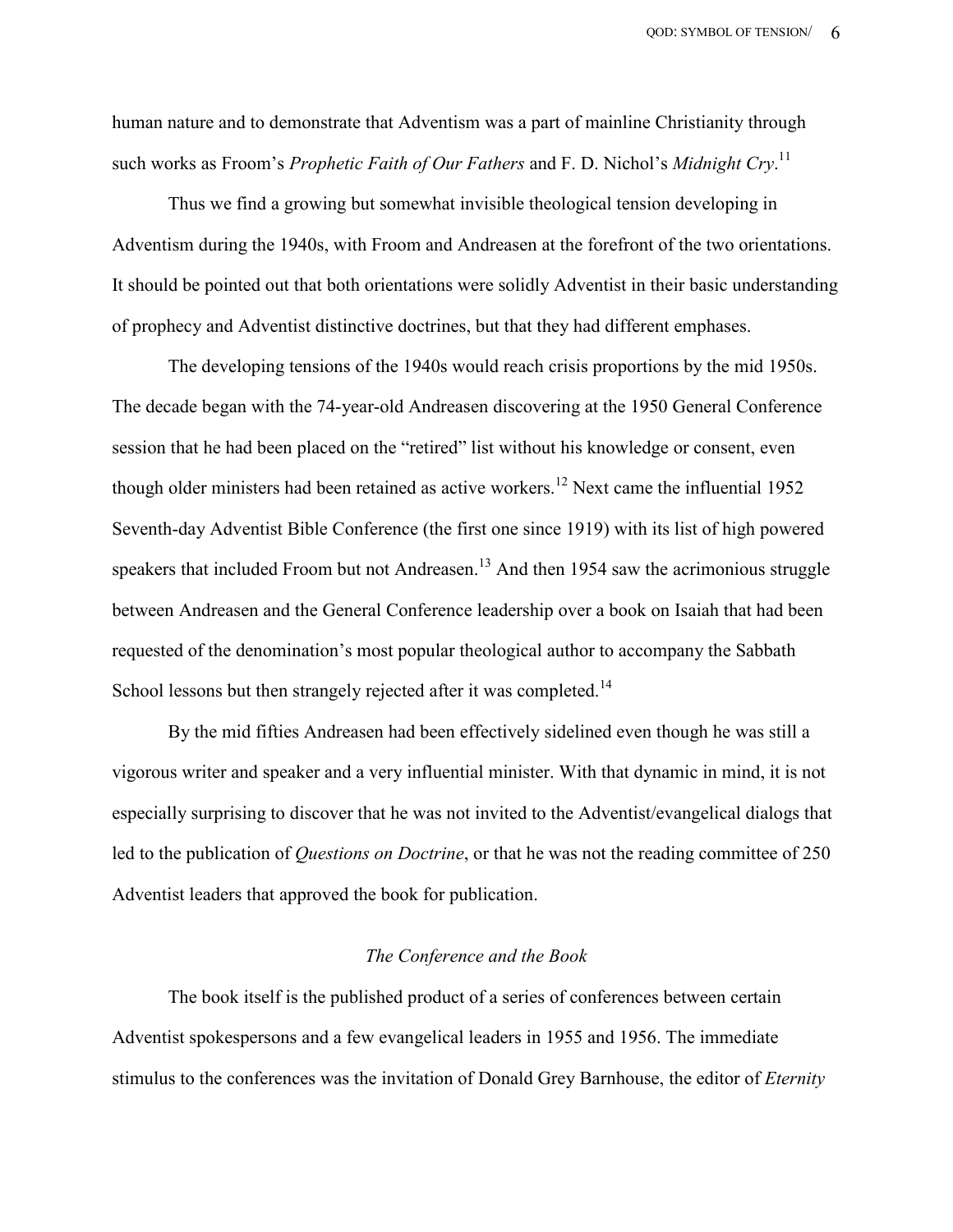magazine and a foremost leader of American Protestantism's conservative wing, to cult specialist Walter Martin to write a book on Seventh-day Adventists.

 In the spring of 1955, Martin requested "face-to-face contact with representative Seventhday Adventists." Unlike many in those days who wrote against the Adventists, Martin "declared that he wanted direct access" to authoritative Adventists and Adventist literature so that "he could treat Adventists fairly."<sup>15</sup>

 As a result, meetings began in March 1955 between LeRoy E. Froom and W. E. Read (a field secretary of the General Conference) on the Adventist side and Martin and George R. Cannon (a professor of theology at Nyack Missionary College in New York). Later R. A. Anderson (who was then serving as the director of the General Conference Ministerial Association) and Barnhouse became involved in the dialogues.<sup>16</sup>

 "At first," notes Barnhouse, "the two groups looked upon each other with great suspicion." But Martin, who "had read a vast quantity of Adventist literature," presented the Adventist conferees with a series of some 40 questions concerning their theological positions.<sup>17</sup> As they worked through the questions and the Adventist responses across a series of meetings the two sides became more comfortable and began to develop a genuine respect for each other.

 Central to the concerns of Martin were four points that were widely held concerning Adventist beliefs: "(1) that the atonement of Christ was not completed upon the cross; (2) that salvation is the result of grace plus the works of the law; (3) that the Lord Jesus Christ was a created being, not from all eternity; (4) and that He partook of man's sinful fallen nature at the incarnation."<sup>18</sup> There were other issues, but those four were crucial since the evangelicals could not consider Adventists to be true Christians unless they were orthodox on them.

 As a result, the Adventist leaders put a great deal of effort into explaining their beliefs on those four points. They didn't have too much of a problem in demonstrating that Adventists believed in salvation by grace alone and that the denomination had come to believe both in the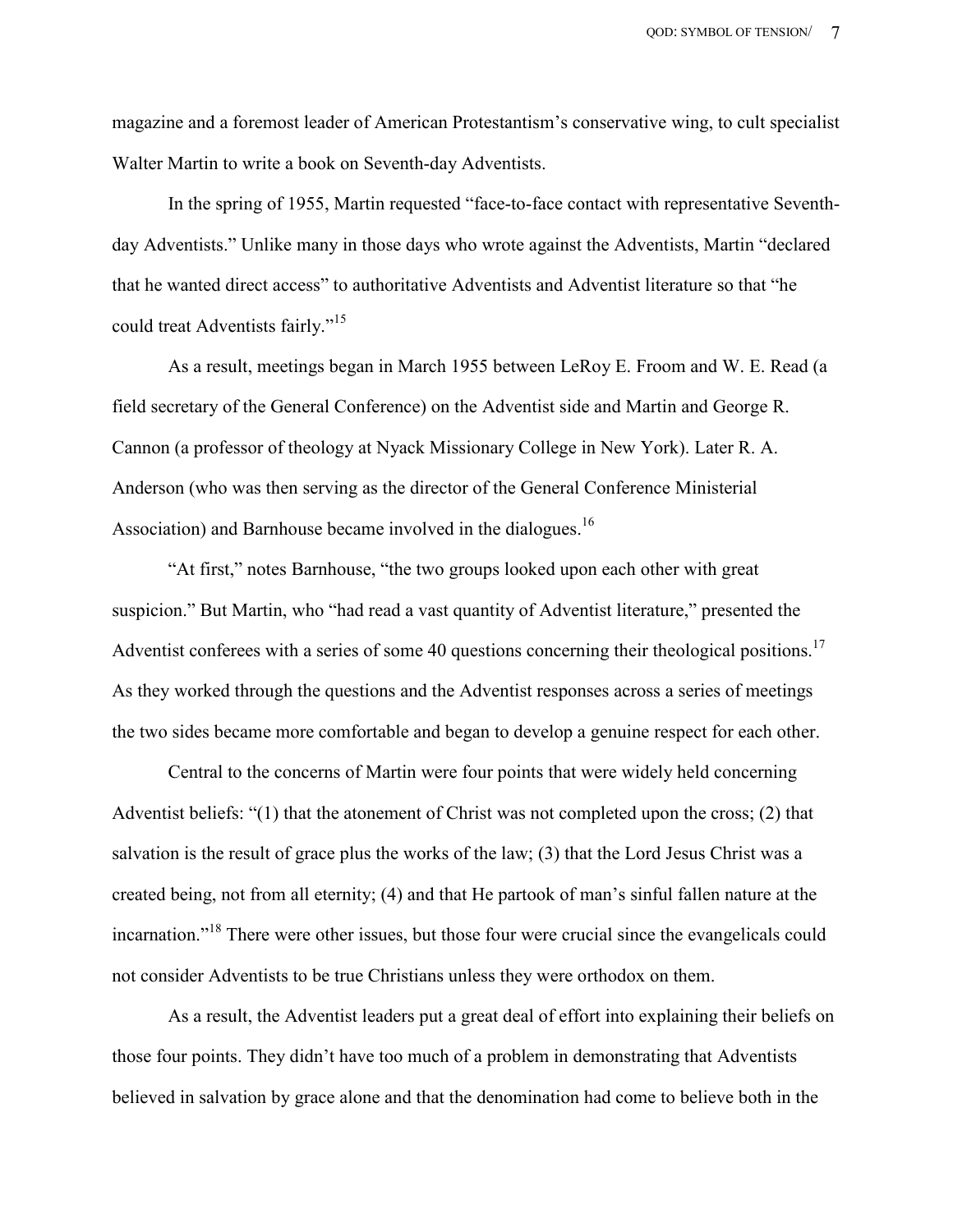Trinity and that Christ had been one with God from the beginning of eternity. On the other hand, they did have to remove some books from publication that claimed that "Sabbath keeping was a basis for salvation."<sup>19</sup>

 The other two issues proved to be more troublesome for the Adventist leaders. An atonement completed on the cross was problematic because Adventists tended to refer to the atonement in terms of the anti-typical Day of Atonement, which they believed had begun in 1844. Froom and his colleagues resolved the confusion between the evangelicals' use of the word "atonement" and the Adventist terminology by speaking of the atonement "accomplished" on the cross and the atonement that was then currently being "applied" in the heavenly sanctuary. Thus Christ had made a complete sacrifice of atonement on the cross and had been working out the fruits of that atonement in His heavenly ministry. The Adventist conferees believed themselves to be safe in making that verbal adjustment because Ellen White had used the word atonement in a similar fashion.<sup>20</sup>

 The most problematic issue that the Adventists had to deal with was the human nature of Christ. That topic was troublesome because the Calvinistic evangelicals they were dealing with believed that if Christ had a sinful nature, then He of necessity had to be a sinner. And if He was a sinner, then He couldn't be a savior.

 Here was a genuine problem for the Adventist conferees, since in a recent poll of several Adventist leaders Froom himself had discovered that "nearly all of them" "feel that Christ had our sinful nature." Beyond that, the 1950 edition of ex-General Conference president W. H. Branson's *Drama of the Ages* plainly stated that Christ in the incarnation took "upon Himself" sinful flesh" and that Christ had to have accepted "man's sinful nature." Branson had "corrected" those statements in the 1953 edition of his book, but they, and others like them, were still on record $^{21}$ 

Not seeing any way around the problem, it appears that Froom and his colleagues were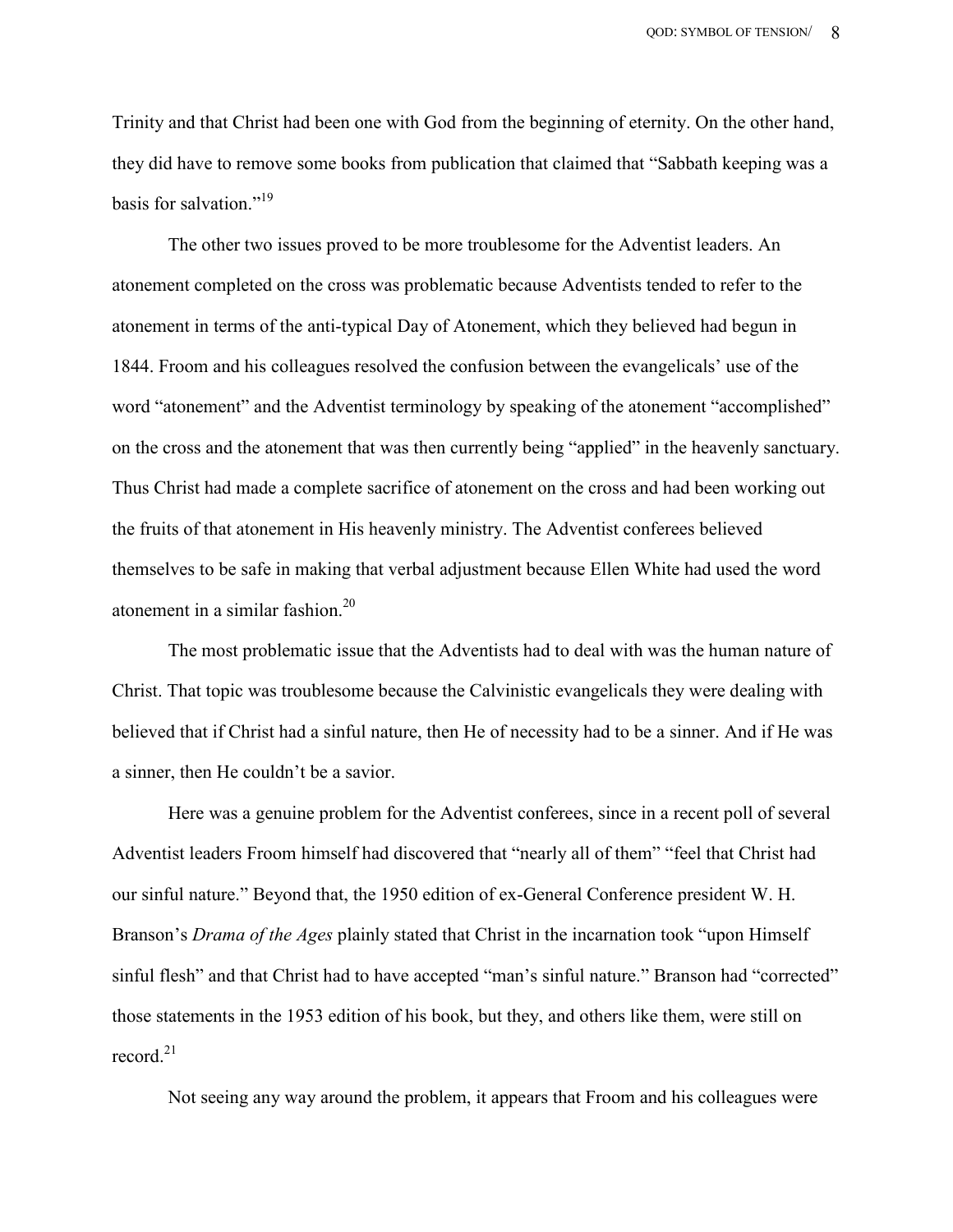less than transparent concerning what most Adventists had come to believe on the topic since the mid 1890s. According to Barnhouse, the Adventist leaders had told him and Martin that "the majority of the denomination has always held" the human nature of Christ "to be sinless, holy, and perfect despite the fact that certain of their writers have occasionally gotten into print with contrary views completely repugnant to the Church at large. They further explained to Mr. Martin that they had among their number certain members of their 'lunatic fringe' even as there are similar wild-eyed irresponsibles in every field of fundamental Christianity.<sup>"22</sup>

 The most positive interpretation of that explanation of the Adventist position on the human nature of Christ is that it is true that all Adventists held that Christ was "sinless, holy, and perfect" in the sense He had never sinned. But that positive interpretation falls far short of exhausting the meaning of the explanation given to Martin. After all, since no Adventists were teaching that Christ had sinned, those "irresponsibles" who were assigned to the "'lunatic fringe'" must have had what the Adventist conferees viewed as a troublesome perspective on the nature of Christ in His humanity. Froom and his colleagues were undoubtedly referring to the type of human nature that Christ took upon Himself in the incarnation, which had been, in the words of Branson (and many others), "sinful nature." Suspicion of the Adventist conferees having hedged on the truth of the early twentieth-century Adventist position is seemingly confirmed in the section of the appendix to *Questions on Doctrine* on "Christ's Nature During the Incarnation." In that appendix of Ellen White quotations the authors of the book supply a heading stating that Christ "Took Sinless Human Nature." That heading is problematic in that it implies that that was Ellen White's idea when in fact she was quite emphatic in repeatedly stating that Christ took "our sinful nature" and that "He took upon Himself fallen, suffering human nature, degraded and defiled by sin."<sup>23</sup>

 During the conferences themselves, Froom, in writing to the General Conference president about their answers to the evangelicals, acknowledged that "some of the statements are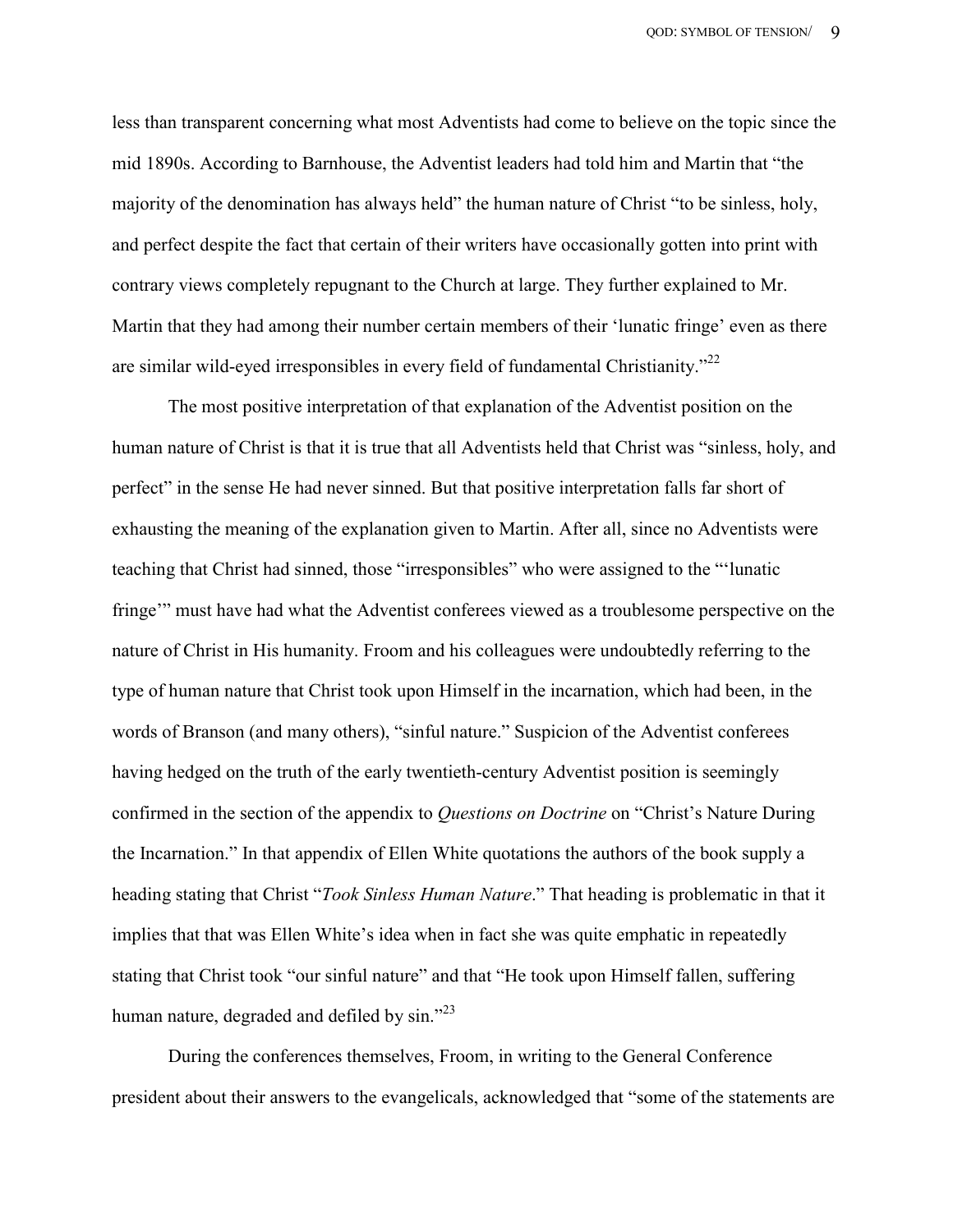a bit different from what you might anticipate." He went on to explain that their answers needed to be considered in the context of who they were dealing with. "If you knew the backgrounds, the attitudes, the setting of it all, you would understand why we stated these things as we have.<sup> $24$ </sup>

 From those words it is evident that Froom and his colleagues recognized that they needed to use a vocabulary that would be understood by the evangelicals and that the Adventists were dealing with some fairly prejudiced and aggressive fundamentalist leaders. That was certainly true of Barnhouse, who has been described as "'merciless with other views, including . . . those who did not share his pre-millennial [dispensational] view of the second coming.<sup>"25</sup> Other authors have described him as "fiery," "fearless and brusque," and one who was willing to criticize "freely."<sup>26</sup>

 With those facts in mind it is not difficult to see why the Adventist conferees adjusted their language on the atonement. After all, they could maintain their long-held theological belief on Christ's ministry even though they needed to express their ideas in a way that would match the vocabulary and understandings of the evangelicals.

 On the other hand, it is much more difficult to justify the Adventist conferees' presentation and manipulation of the data they presented on the human nature of Christ. If the issue of a change of Adventist theology on the atonement can be viewed as semantic, the issue of the change of position on the human nature of Christ was one of substance. Whether Froom and his colleagues were willing to admit it or not, the view of Christ's human nature that they set forth was a genuine revision of the position held by the majority of the denomination before the publication of Questions on Doctrine.

 At any rate, Froom, Read, and Anderson managed to convince Barnhouse and Martin that Adventists were indeed orthodox on the essential issues they were concerned with. Thus Barnhouse could write in the summer of 1956 that "the position of the Adventists seems to some of us in certain cases to be a new position" even though "to them it may be merely the position of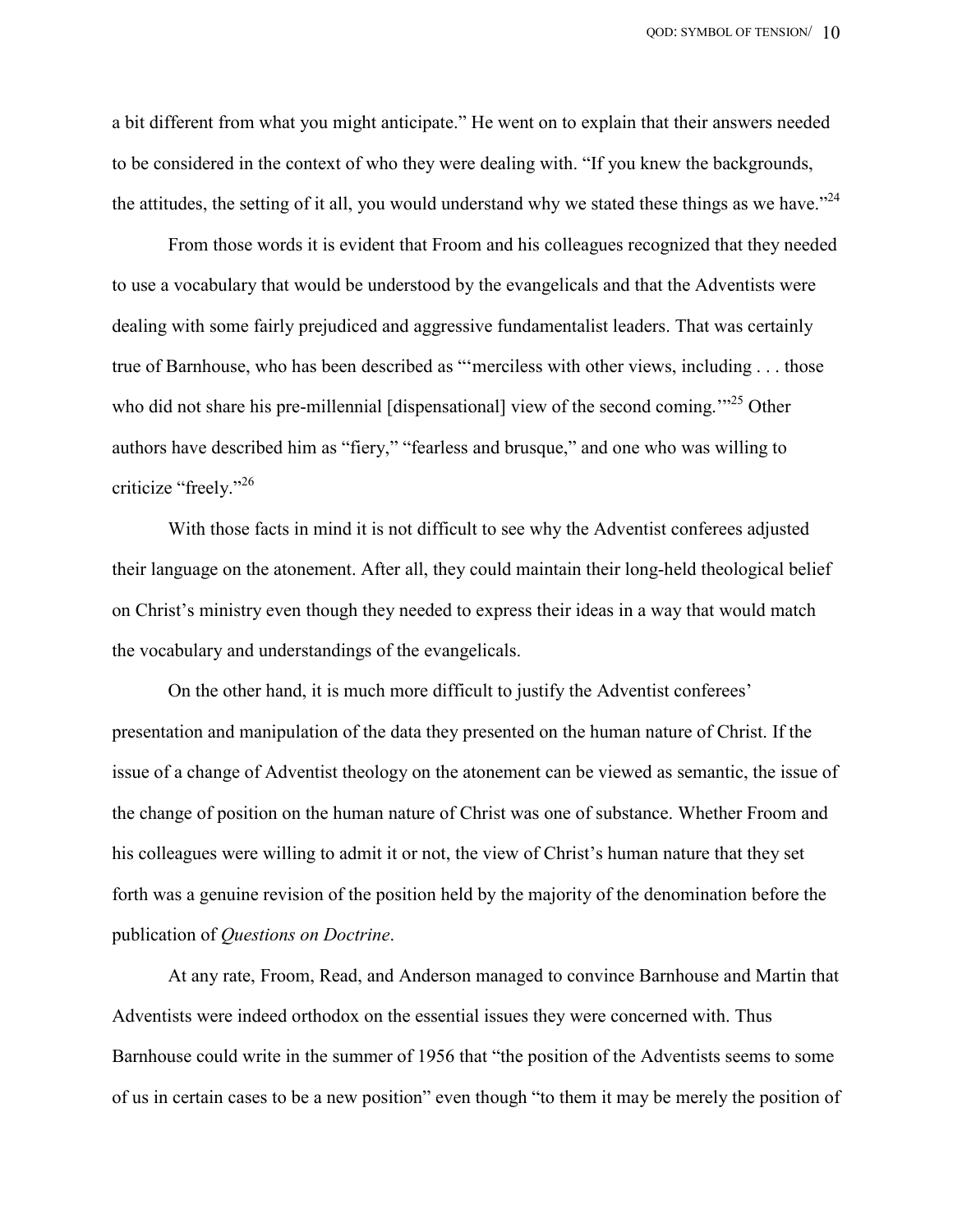the majority group of sane leadership which is determined to put the brakes on any members who seek to hold views divergent from that of the responsible leadership of the denomination."<sup>27</sup>

#### Developing Tensions Related to the Book

 Barnhouse published the results of the Adventist/evangelical conferences in Eternity magazine in September 1956 in an article titled "Are Seventh-day Adventists Christians?" In speaking of his revised opinion of Adventism, he wrote: "I should like to say that we are delighted to do justice to a much-maligned group of sincere believers, and in our minds and hearts take them out of the group of utter heretics like the Jehovah's Witnesses, Mormons, and Christian Scientists, to acknowledge them as redeemed brethren and members of the Body of Christ." The price for that stand was costly for the evangelical conferees. T. E. Unruh notes that "Eternity lost one-fourth of its subscribers in protest, and the sale of Martin's books plummeted."<sup>28</sup>

 Meanwhile, Time magazine in December 1956 heralded the conferences as an event of healing between the fundamentalist wing of evangelicalism and the Adventists. It also indicated that the Adventists had "announced that they would publish--probably next spring--a new, definitive statement of their faith."<sup>29</sup> That book, which didn't appear until the fall of 1957, would be titled Seventh-day Adventists Answer Questions on Doctrine: An Explanation of Certain Major Aspects of Seventh-day Adventist Belief.

 On the Adventist side of things the General Conference president, in reporting to the Adventist public regarding the dialogues and the articles appearing in Eternity, wrote that "it has been very reassuring to note that no objections or questions of any importance have been raised by those of our number who have read the answers" given to the evangelical conferees. "On the contrary, a general chorus of approval and deep appreciation has been the result. These answers have enabled our Christian friends to clearly understand directly from us, and not from our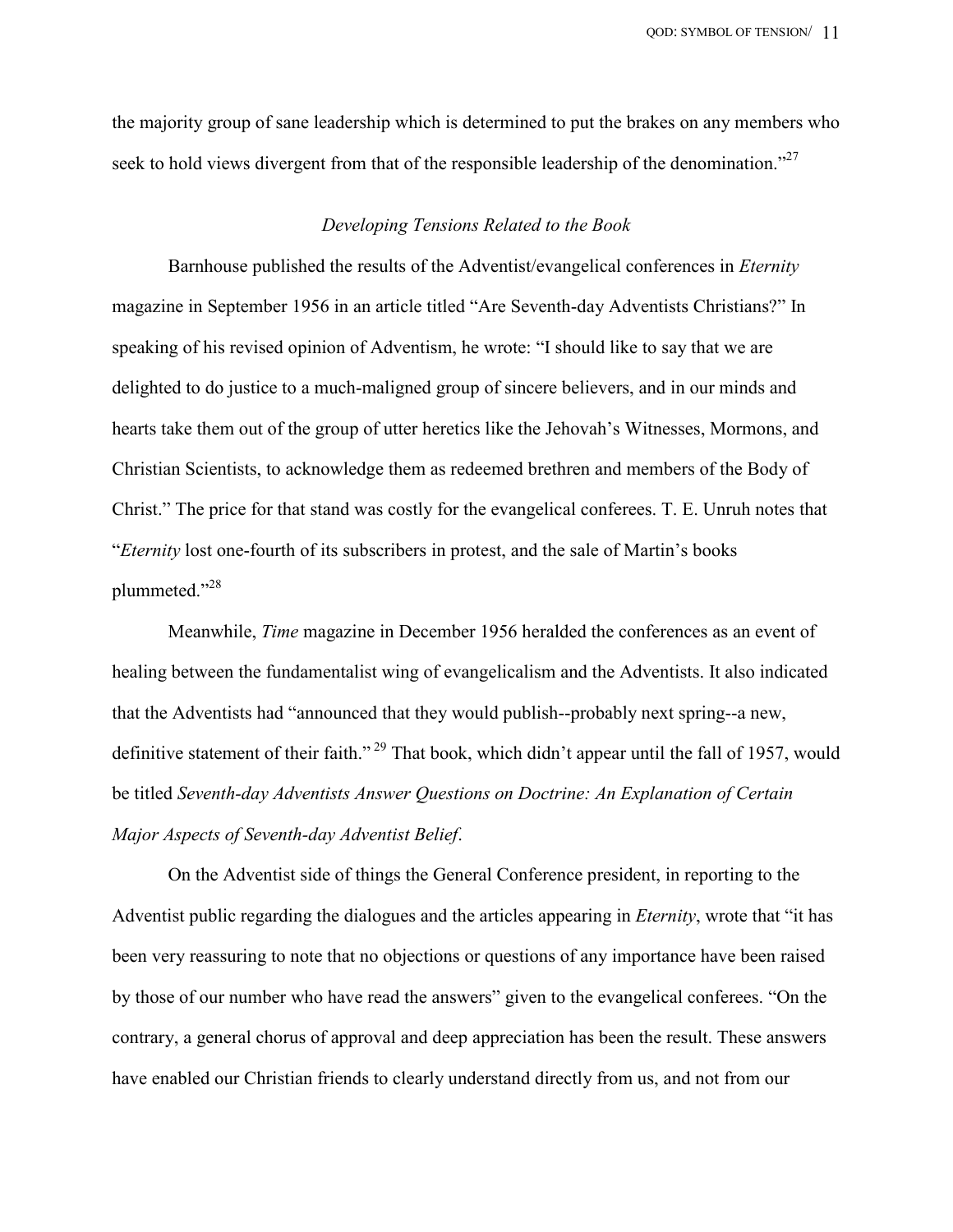opponents, what we believe and teach. $^{330}$ 

 But that doesn't mean that everyone in the Adventist camp was happy. That was especially true of some who had not "read the answers." Chief among those becoming disgruntled was M. L. Andreasen who had been left out of the process in both the formulation of the answers and the critiquing of them, even though he had been generally viewed as an authority on several of the disputed points.

 Andreasen's discontent had begun to surface with the September 1956 publication in Eternity, with its assignment of those who held his position on the sinful human nature of Christ to the "lunatic fringe" of Adventism and Barnhouse's statement that the Adventist leaders no longer believed, "as some of their earlier teachers taught, that Jesus' atoning work was not completed on Calvary." That smoldering discontent broke out into the open when Froom published a February 1957 Ministry article on the atonement. Especially offensive to Andreasen was a sentence referring to Christ's death for every sinner that read: "That is the tremendous scope of the sacrificial act of the cross--a complete, perfect, and final atonement for man's sin."<sup>31</sup> What Froom meant by that sentence was that the sacrifice on the cross was a full and complete sacrifice (in terms of the sacrificial aspect of the atonement) for sin. But that is not the way Andreasen read it on February 15 when he misunderstood and misquoted Froom's words. Andreasen repeatedly quoted Froom as saying that "'the sacrificial act on the cross (is) a complete, perfect, and final atonement for man's sins.'"<sup>32</sup> But Andreasen's rendering of Froom's sentence changed his meaning. The word "is" is not in Froom's original sentence. Rather, he followed the word "cross" with a mid-sentence dash, with the words following the dash functioning as an explanatory phrase to the several words that went before. Thus Froom's meaning was that the cross was a *completed sacrifice* (or the sacrificial aspect of the atonement). But Andreasen, in quoting Froom, removed the dash and supplied the word "is" in parentheses. With that one small stroke he changed Froom's meaning from a *completed sacrifice* (or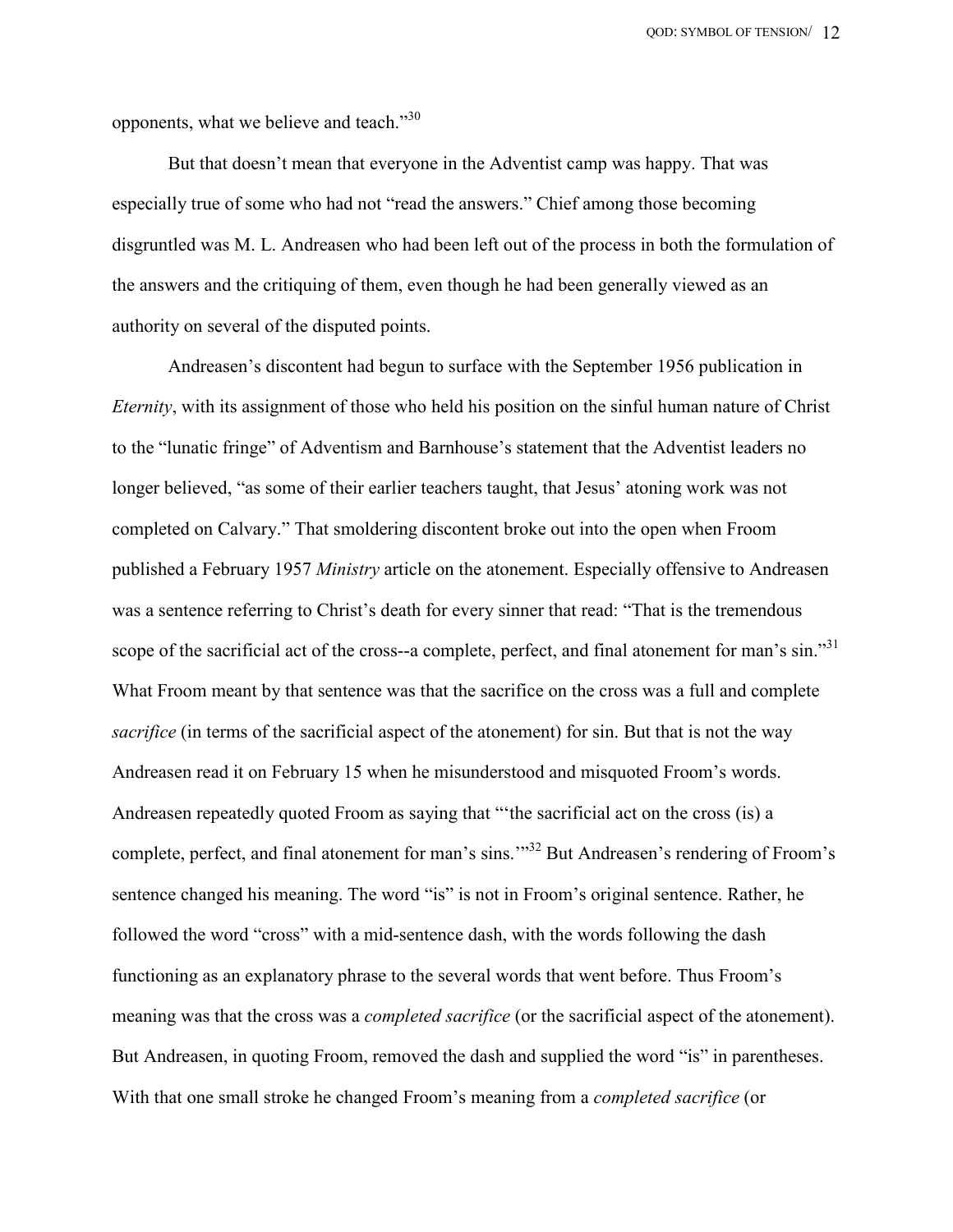sacrificial aspect of the atonement) on the cross to a *completed atonement* on the cross. That interpretation, of course, put Froom and his colleagues out of harmony with traditional Adventism, which had often used atonement exclusively to refer to Christ's heavenly, day-ofatonement ministry.

 That Froom was not abandoning the traditional Adventist understanding is clear from the context of the controverted statement. Two paragraphs earlier he had written that "the term 'atonement,' which we are considering, obviously has a much broader meaning than has been commonly conceived. Despite the belief of multitudes in the [evangelical] churches about us, it is not, on the one hand, limited just to the sacrificial death of Christ on the cross. On the other hand, neither is it confined to the ministry of our heavenly High Priest in the sanctuary above, on the antitypical day of atonement--or hour of God's judgment--as some of our [Adventist] forefathers first erroneously thought and wrote. Instead, as attested by the Spirit of prophecy, it clearly embraces both--one aspect being incomplete without the other, and each being the indispensable complement of the other."<sup>33</sup>

 The context following the controverted statement is equally clear. Thus the sentence that follows Froom's statement that the sacrificial act of Christ was complete and final states "that [the sacrificial act on the cross] is not all, nor is it enough. That completed act of atonement on the cross is valueless to any soul unless, and until, it is *applied by Christ our High Priest to, and* appropriated by, the individual recipient." Thus Froom was not substituting atonement on the cross for atonement in the heavenly sanctuary, but was referring to what he and Anderson would consistently refer to as "atonement provided" at the cross and "atonement applied" in Christ's heavenly ministry during the antitypical day of atonement.<sup>34</sup> In conclusion, it can be said that while it is true that Froom believed that Christ's death on the cross was *complete* as a sacrifice of atonement, he did not hold that it represented a completed atonement.

In that position Froom and his fellow conferees were in good company. After all, Ellen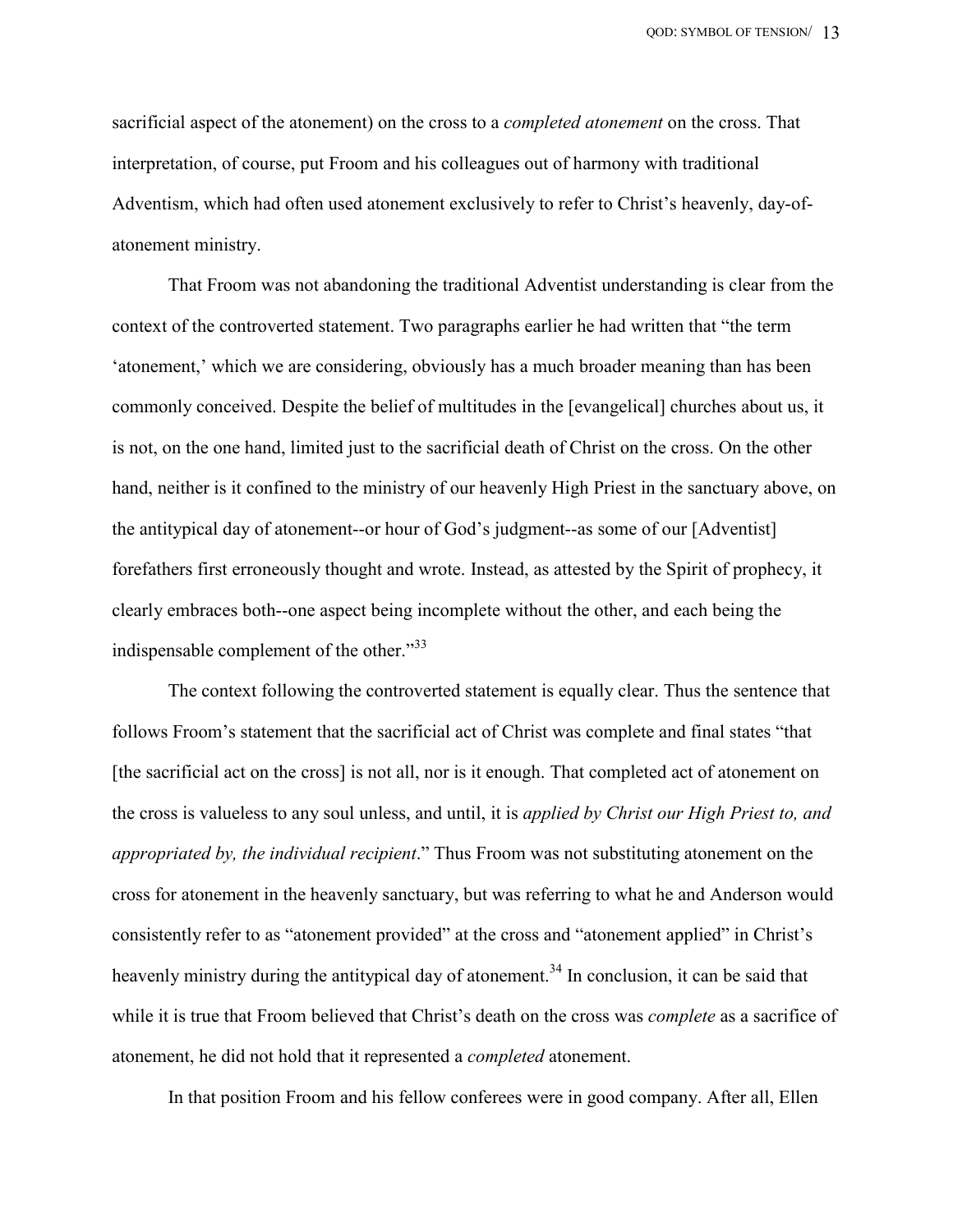White pictured the Father as bowing before the cross "in recognition of its perfection. 'It is enough,' He said, 'The atonement is complete.'" Again she had written that when Christ "offered Himself on the cross, a perfect atonement was made for the sins of the people.<sup>355</sup> She, of course, also used the word "atonement" in dealing with Christ's heavenly work in the present era. It is also of interest to note that Andreasen had claimed in 1948 that "on the cross Christ finished His work as victim and sacrifice." Beyond that, Andreasen had never restricted the meaning of atonement to the heavenly ministry of Christ. He perceptively noted that "the atonement is not a single event but a process, reaching down through the ages, which will not be finished until time shall be no more." In fact, Andreasen himself considered the cross to be the conclusion to what he called the "second phase" in "Christ's work of atonement."<sup>36</sup> Thus, in essence, Andreasen and Ellen White were in harmony with Froom that there had been a completed work on the cross and that there needed to be a heavenly ministry to fully apply the benefits of that completed work of sacrifice, even though they at times used differing words to express their understanding.

But that is not the way that Andreasen saw it in his reaction to *Questions on Doctrine*. From his perspective, the conferees had betrayed historic Adventism. Beginning with a paper he wrote on February 15, 1957, he would hammer home the issue of betrayal until his deathbed.

 There was a good reason why Andreasen was especially concerned with the teaching of a completed atonement on the cross. He had set forth that reason in several of his earlier writings. Central to Andreasen's theology was a three-phase understanding of the atonement. The first phase related to Christ's living a perfectly sinless life. The second phase was His death on the cross.

 Those two phases in the work of atonement were important, but for Andreasen the third phase was absolutely central. "In the third phase," he wrote, "Christ demonstrates that man can do what He did, with the same help He had. This phase includes His session at the right hand of God, His high priestly ministry, and the final exhibition of His saints in their last struggle with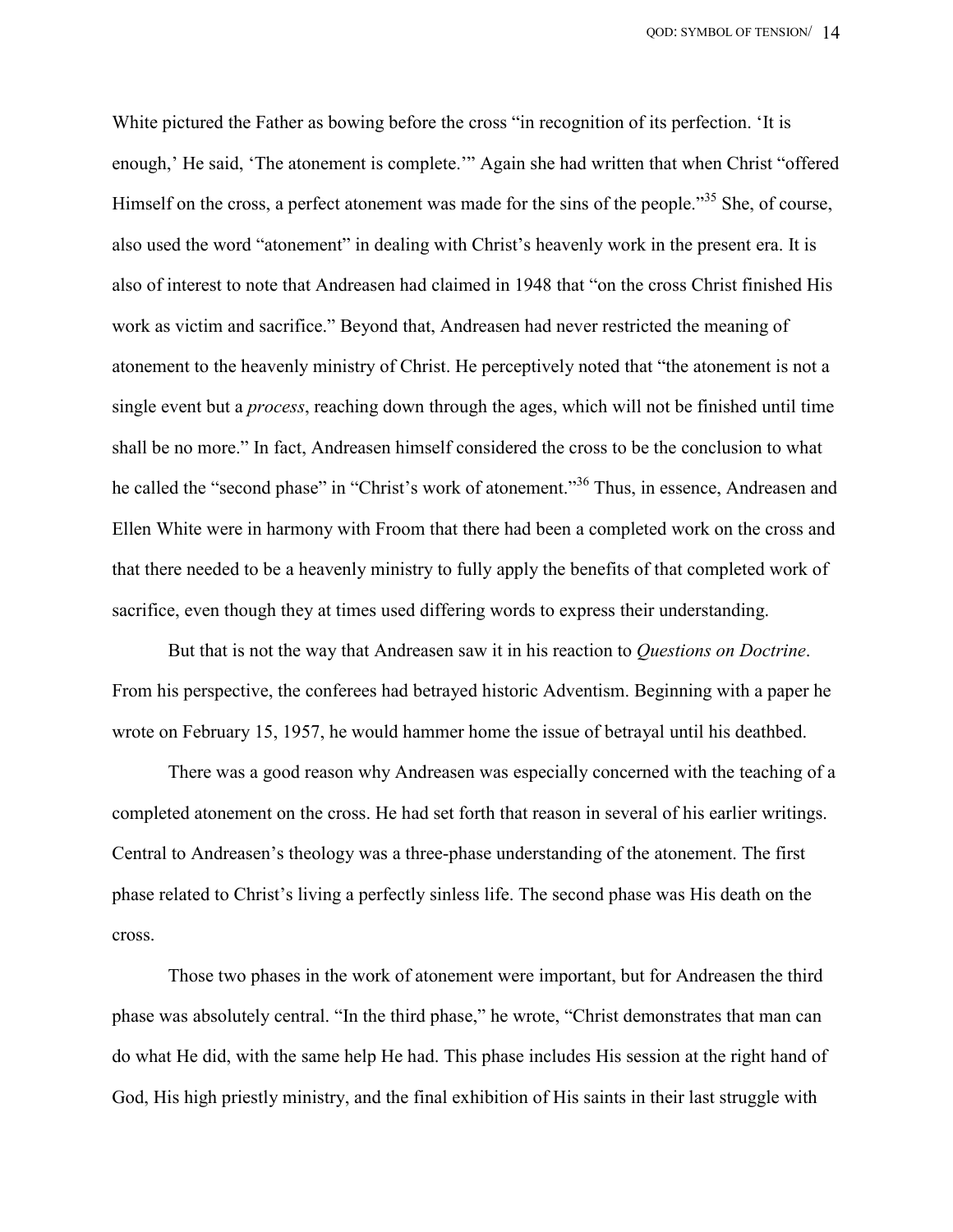Satan, and their glorious victory. . . .

 "The third phase is now in progress in the sanctuary above and in the church below. Christ broke the power of sin in His lifework on earth. He destroyed sin and Satan by His death. He is now eliminating and destroying sin in His saints on earth. This is part of the cleansing of the true sanctuary.<sup>37</sup>

 It is what Andreasen calls the third phase of the atonement that became the focal point of his theology. Utilizing the widely held concept that Christ had sinful human nature just like Adam possessed after the fall (that is, a sinful nature with tendencies to sin), Andreasen formulated his understanding of "last generation" theology with Christ being an example of what could be accomplished in the lives of His followers. That theology is most clearly set forth in the chapter entitled "The Last Generation" in The Sanctuary Service (1937, 1947). That book specifically states that Satan was not defeated at the cross, but would be defeated by the last generation in their demonstration that an entire generation of people could live a sinlessly perfect life. Christ, having taken their human nature with all its problems, had proven that it could be done. They could live the same sinlessly perfect life that He did with the same help as He had had. Through the last generation God "defeats Satan and wins His case," "in the remnant Satan will meet his defeat," "through them God will stand vindicated." At that point Christ can come.<sup>38</sup>

 With that theology in mind, it is easy to understand why Andreasen became upset with the idea of a completed atonement on the cross and the teaching that Christ was not just like other human beings in His human nature.<sup>39</sup> A completed atonement would have undermined his understanding of Adventist theology. Thus the passion of his reaction to Froom and the evangelical conferees, which he saw as a betrayal of Adventist theology for evangelical recognition. Such a price was too high. It represented in the eyes of Andreasen nothing less than apostasy.

Andreasen's misgivings about the view of the atonement espoused by the conferees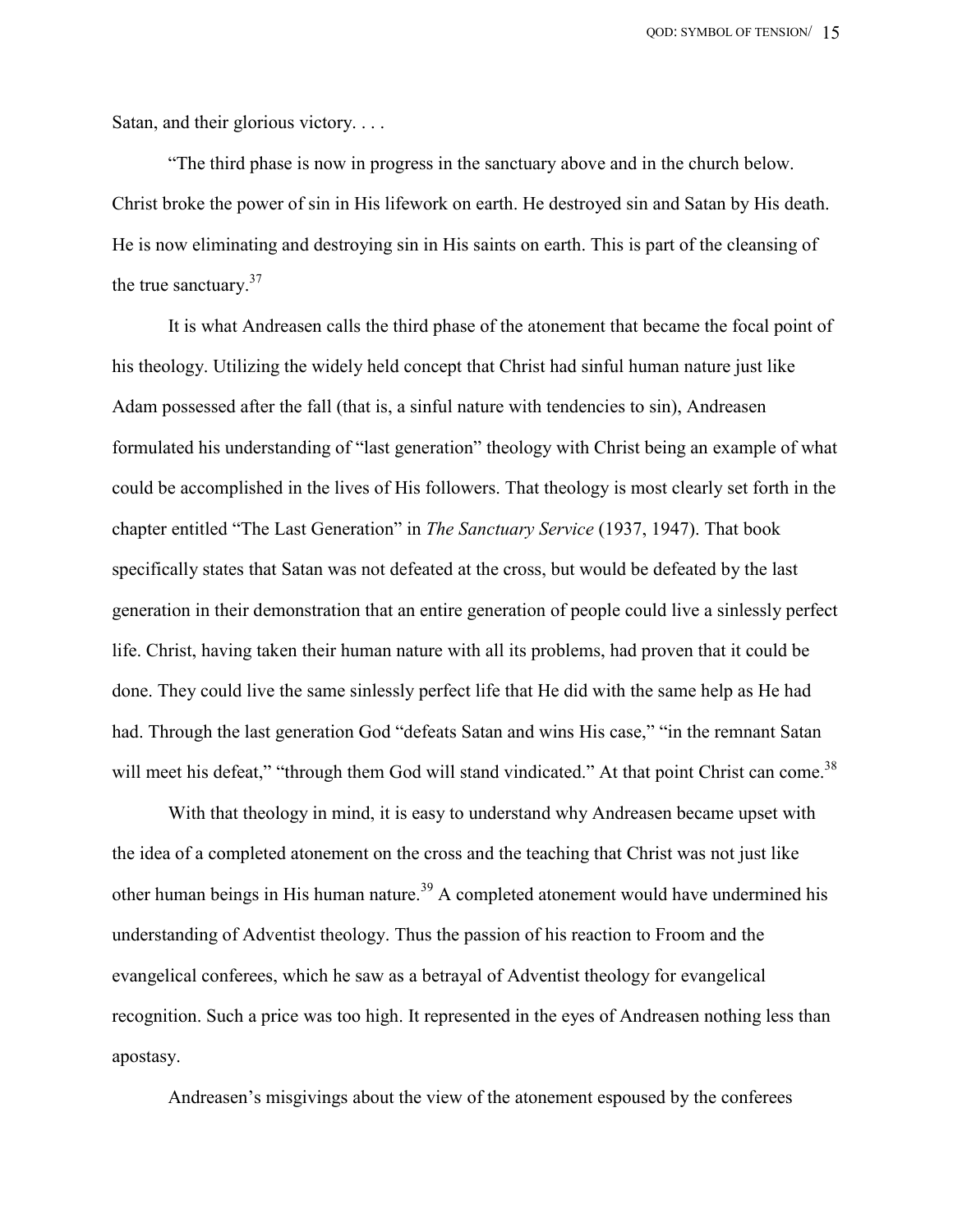during the evangelical conferences soon became fixated on the projected book *Questions on* Doctrine, in which the answers set forth by the Adventists would be put into print. On March 11, 1957, he wrote R. R. Figuhr, president of the General Conference, claiming that "if the book is published there will be repercussions to the ends of the earth that the foundations [of Adventist theology] are being removed.<sup>1,40</sup> On June 21 he wrote to Figuhr again, noting that "if the officers" condone the action of these men, if these men are permitted to author or approve of the book to be published, I must protest, and shall feel justified by voice or pen to reveal this conspiracy against God and His people.  $\dots$  It is in your hand to split the denomination or heal it.<sup> $1/41$ </sup> Two weeks later he wrote again, claiming that he found it "hard to concentrate while Rome is burning, or rather while the enemy is destroying the foundations on which we have built these many years. The very essence of our message, that there is now in the sanctuary above going on a work of judgment, of atonement, is being discarded. Take that away, and you take Adventism away. . . . To me, Brother Figuhr, this is the greatest apostacy [sic] this denomination has ever faced, and it will surely divide the people. It is not one or two men who are advocating this monstrous proposition, but a 'group' of General Conference men, plus a number of 'Bible students' with whom they are conferring."<sup>42</sup>

 On the other side of the rapidly developing Adventist fence, Ministry magazine in April 1957 trumpeted evangelical recognition as a positive and "thrilling chapter in the history of Adventism.<sup> $343$ </sup> Two months later *Ministry* was "happy to announce that  $\ldots$  *Questions on* Doctrine is about ready for release." No book published in the history of the denomination, it was asserted, "has had more careful scrutiny than this one. . . . The manuscript, after being carefully studied by a large group here [at General Conference headquarters], was sent to our leadership in all the world divisions. In addition, it went to the Bible teachers in our senior colleges and the editors of our major journals. Copies were also sent to our union and local conference leaders in North America."<sup>44</sup> Altogether the manuscript had been sent to some 250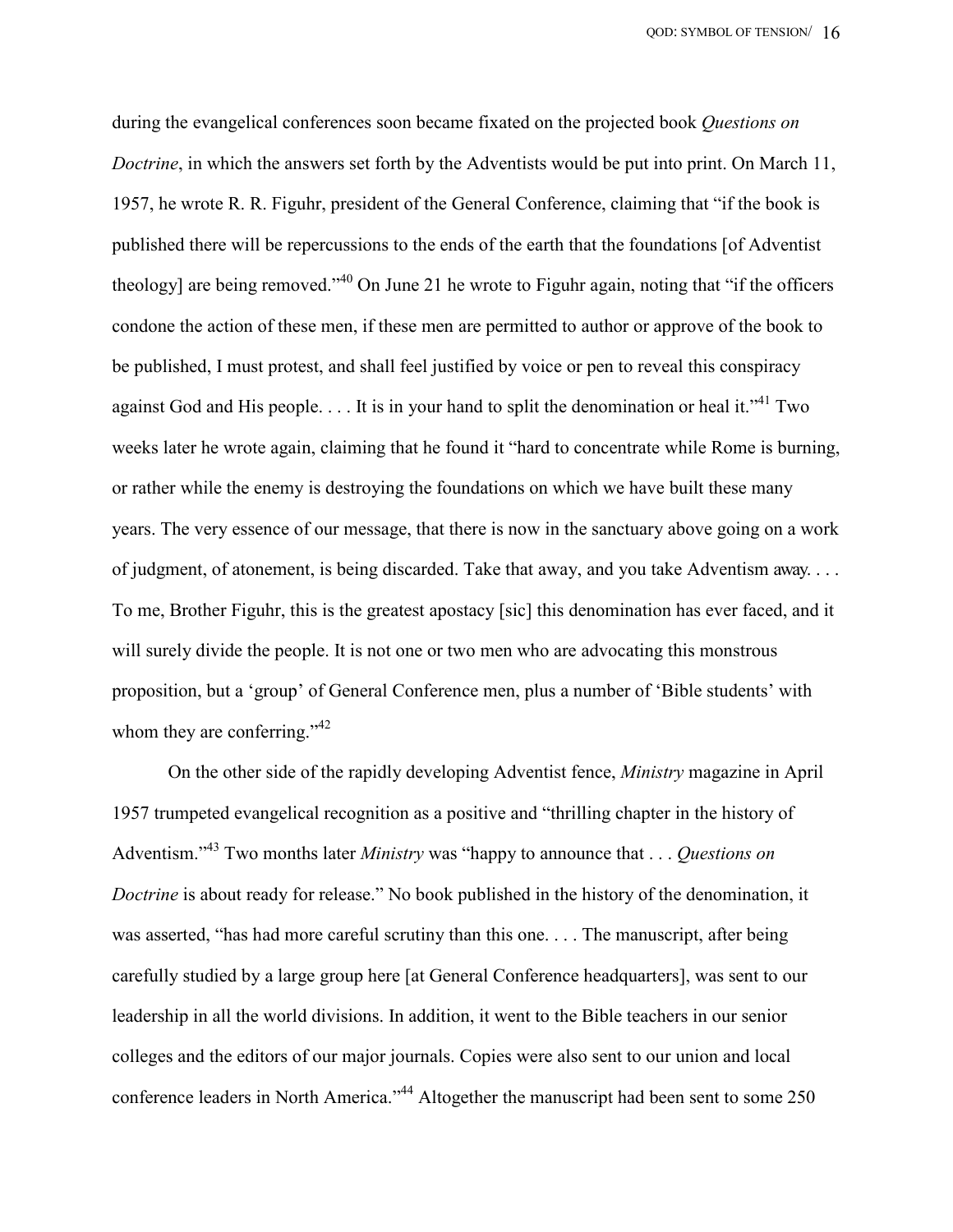church leaders and scholars. The one significant person left out of the process seems to have been Andreasen--the denomination's authority on the atonement in the 1940s. Such treatment must have certainly added fuel to his feelings that a conspiracy had been brewing.

 On September 12, 1957, Andreasen again wrote Figuhr, this time with an ultimatum that he would be going public in the first week of October with his concerns "unless I receive word from you that you will consider that matter at or before the Autumn Council." He was afraid the General Conference president had not yet "considered the seriousness of the matter." October 15 saw the circulation of Andreasen's "Review and Protest," in which he presented his concerns.<sup>45</sup>

Meanwhile, *Questions on Doctrine* was released with a modest printing of 5,000 copies. Surprisingly, as noted previously, Andreasen was quite favorable to most of the book's content. On November 4 he wrote to Figuhr that "there are so many good things in the book that may be of real help to many; and some may think I repudiate it all, when what I am concerned about is only the section on the Atonement which is utterly unacceptable and must be recalled."<sup>46</sup>

Andreasen's campaign for the recall of *Questions on Doctrine* continued into December. "I am grieved at heart, deeply grieved," he wrote the denomination's president, "at the work your advisers have recommended. The unity of the denomination is being broken up, and still 'Questions on Doctrine' is being circulated and recommended. It must promptly be repudiated and recalled, if the situation is to be saved." $47$ 

 But Figuhr was taking just the opposite course of action. On November 6 he wrote to all the union conference presidents in North America, appealing for group orders that would amount to between 100,000 to 200,000 copies, so that *Ouestions on Doctrine* could be sold cheaply and have an extremely widespread circulation. By December 27 he was happy to inform the leadership that they had placed an order for a second printing of 50,000 copies, but that was soon increased to 100,000.<sup>48</sup> The volume would be aggressively circulated to both Adventists and to pastors and leaders of other denominations. By 1965 several thousand copies had been placed in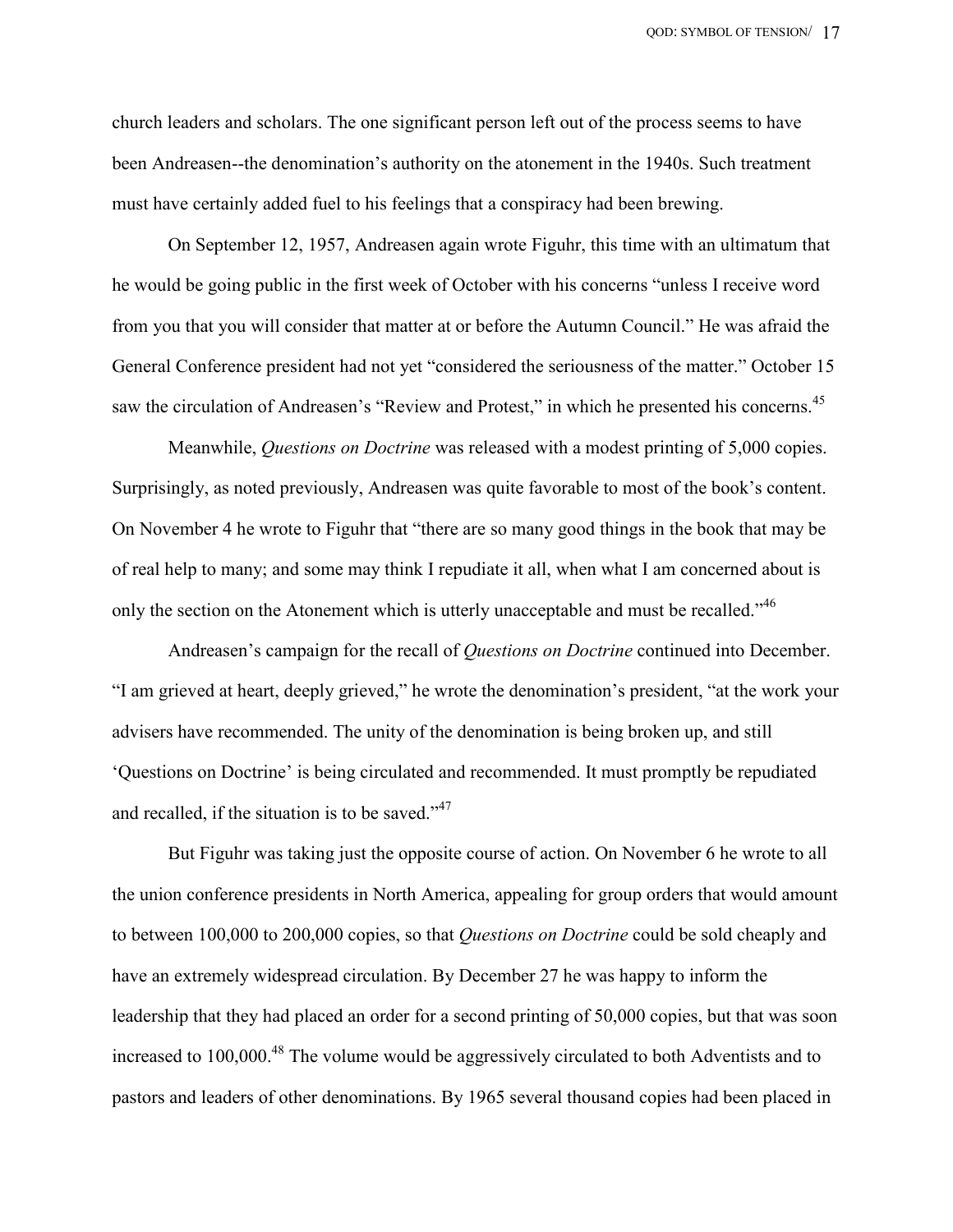seminary, university, college, and public libraries. By 1970 Froom estimated that the total circulation had exceeded 138,000 copies. The volume by that time had a worldwide circulation.<sup>49</sup>

 Meanwhile, by the end of 1957 the battle between Andreasen and denominational leadership over Questions on Doctrine had begun to escalate. On December 16 Figuhr wrote to him claiming that it was extremely difficult to understand his purpose in his continued agitation against the book. Having supplied Andreasen with a battery of quotations from Ellen White on the topic of atonement accomplished and atonement applied, the denomination's chief administrator made yet another appeal: "I deeply regret, Brother Andreasen, that you so incorrectly state what the book teaches. Have you really, seriously, read the book? The book does not say, as you insist it does, that 'The atonement was done only on the cross.' This is not correct. To make the book say this, one must twist things badly. It does teach that on the cross the sacrificial part of the atonement was fully accomplished. But that there is much more to the atonement than the offering of the perfect sacrifice, is abundantly clear from the Scriptures and the Spirit of Prophecy. This the book clearly sets forth.<sup>550</sup>

 But to Andreasen there was no seeing that point or any turning back. "I weep for my people," he wrote on March 9, 1958. "This is the apostacy [sic] foretold long ago. . . . I have counted the cost it will be to me to continue my opposition; but I am trying to save my beloved denomination from committing suicide. I must be true to my God, as I see it, and I must be true to the men that trust me."<sup>51</sup>

 Andreasen would publish nine widely circulated papers entitled "The Atonement" in late 1957 and early 1958. That series would be followed in 1959 by six "Letters to the Churches" that would later be published as a 100-page booklet by the same title. The letters would focus on both the problem of the atonement and that of the human nature of Christ. Andreasen continued to grieve as he saw what he considered to be the "foundation pillars" of Adventist theology "being destroyed."<sup>52</sup>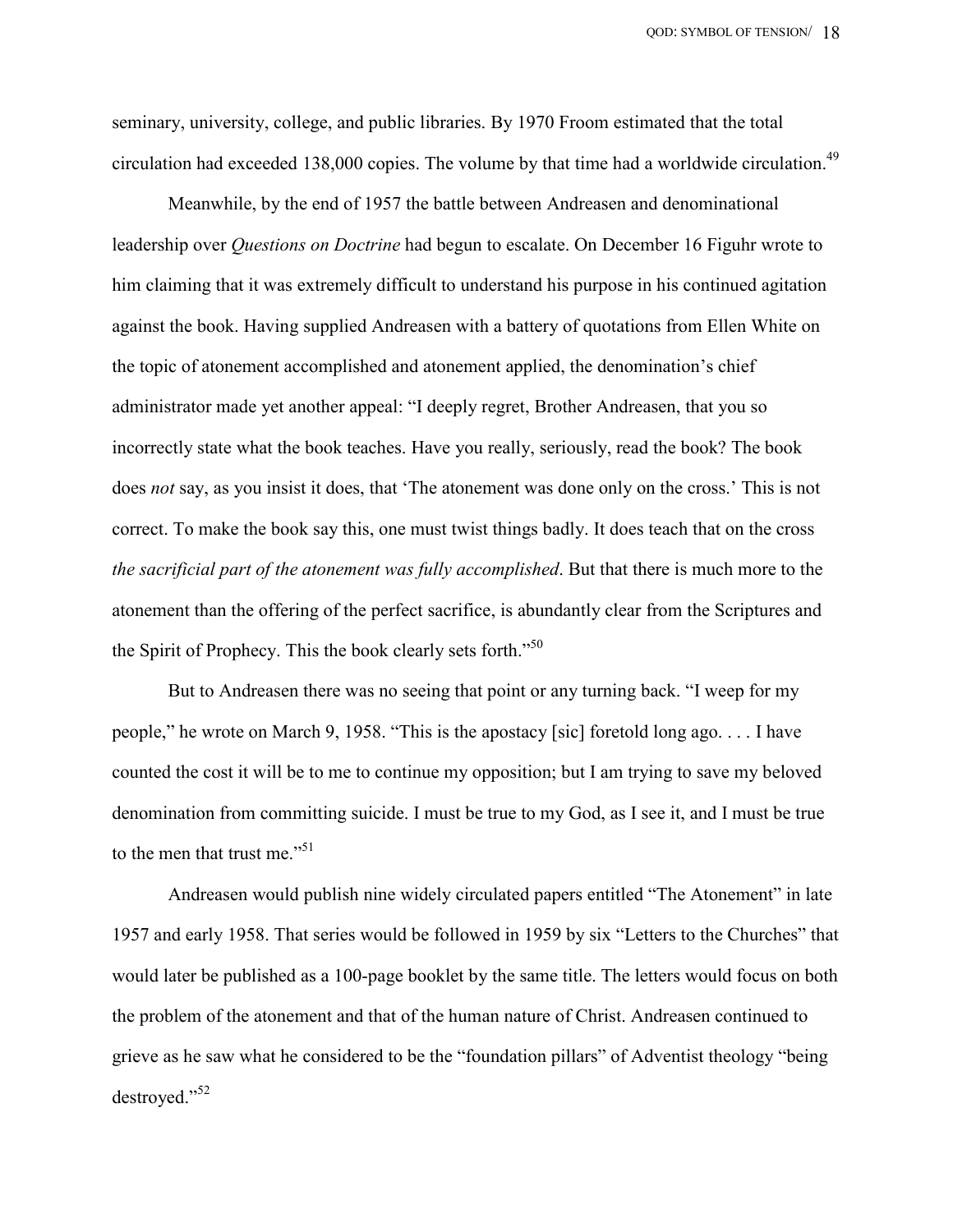While the Adventists were struggling amongst themselves over the issues raised by Questions on Doctrine, Martin and others continued to write of Adventism in favorable ways. By 1960 Martin was ready to publish his response to the Adventist book. In that year Zondervan Publishing House released The Truth About Seventh-day Adventism. Barnhouse supplied a foreword to the book in which he wrote: "As the result of our studies of Seventh-day Adventism, Walter Martin and I reached the conclusion that Seventh-day Adventists are a truly Christian group, rather than an antichristian cult. When we published our conclusion in Eternity Magazine (September 1956), we were greeted by a storm of protest from people who had not had our opportunity to consider the evidence.

 "Let it be understood that we made only one claim; i.e., that those Seventh-day Adventists who follow the Lord in the same way as their leaders who have interpreted for us the doctrinal position of their church, are to be considered true members of the body of Christ."<sup>53</sup> Thus all others, including Andreasen and his followers, were still viewed as cultic due to their aberrant beliefs. The book then went on in some detail to outline Martin and Barnhouse's understanding of Adventism as explained to them in Questions on Doctrine and in the evangelical conferences.

 H. W. Lowe, chairman of the General Conference's Biblical Study and Research Group, replied to Martin's book in "A Statement" found in the book itself. "We appreciate deeply the kindly Christian attitude displayed throughout this book," Lowe wrote, "even in those areas where he is in marked disagreement with us. $^{554}$ 

 Lowe, of course, was not completely happy with the treatment of Adventist doctrine in Martin's volume. "There are places . . . in this book," he penned, "where we believe the author has erroneously criticized some features of our early history and our contemporary theological teachings."<sup>55</sup> As a result, Ministry magazine published a series of articles between June 1960 and July 1961 on points of difference--including the law, the pre-advent judgment, the Sabbath, conditional immortality, the role of Ellen White, the three angels' messages of Revelation 14,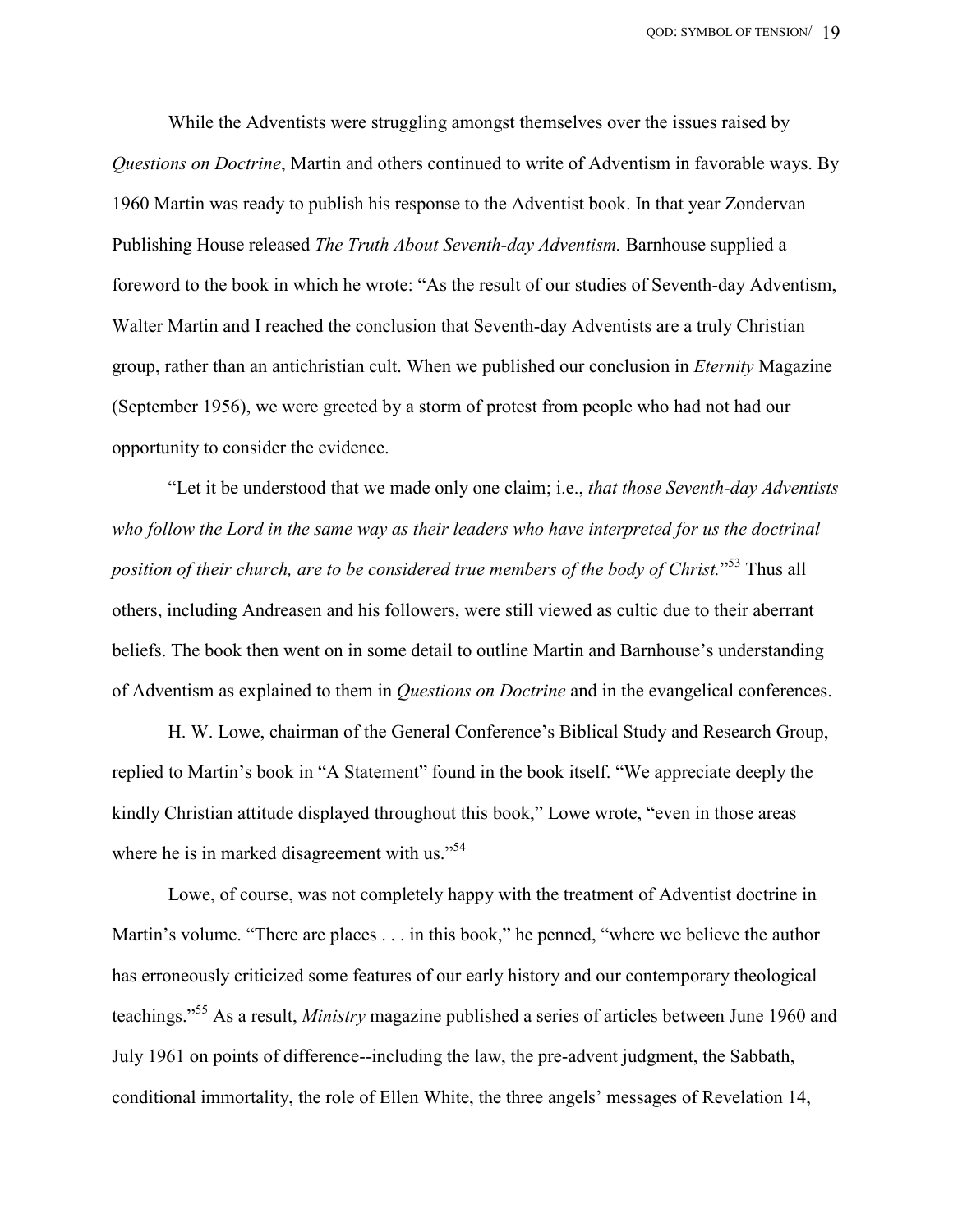and the nature of humanity. Those 15 articles were a direct response to Martin's book and were soon compiled into a volume entitled *Doctrinal Discussions*.<sup>56</sup>

Meanwhile, not all in the conservative Protestant camp were happy with either Questions on Doctrine or Martin's book. Such authors as Norman F. Douty in his Another Look at Seventhday Adventism (1962) held that Martin and Barnhouse had been too generous and that Adventism had departed from the teachings of God's Word as held by historic Christianity. In a similar fashion, Herbert S. Bird viewed the denomination in his *Theology of Seventh-day Adventism* as a "serious corruption of the gospel."<sup>57</sup>

 If there were divisions over Adventism among the conservative Protestants, there were even more serious problems among the Adventists themselves. Andreasen continued his protests throughout 1961. As a result, on April 6 of that year the General Conference in its Spring meeting voted to suspend his ministerial credentials. Andreasen would respond to that action on January 19, 1962, in a circular letter entitled "Shooting the Watchdog."<sup>58</sup>

 But the battle between Andreasen and the denomination was almost over. He would pass to his rest on February 19, 1962. Three days before that event, Figuhr and R. R. Bietz (president of the Pacific Union Conference) visited Andreasen and his wife in the Glendale Sanitarium and Hospital. At that meeting Andreasen made peace with the church. In doing so, according to the records, he expressed his regret for the confusion he had caused in the denomination, claimed that he had for the past two years instructed his followers to cease duplicating his letters and pamphlets, and told Figuhr and Bietz that in the future his statements "in regard to his convictions [w]ould be directed only to the Officers of the General Conference or other members of the General Conference Committee."<sup>59</sup> It should be noted that Andreasen's reconciliation with church leaders did not imply a change in his theology, but rather a transformation of the way he would handle his protest.

A few days after her husband's death, Mrs. Andreasen wrote to Figuhr about the joy in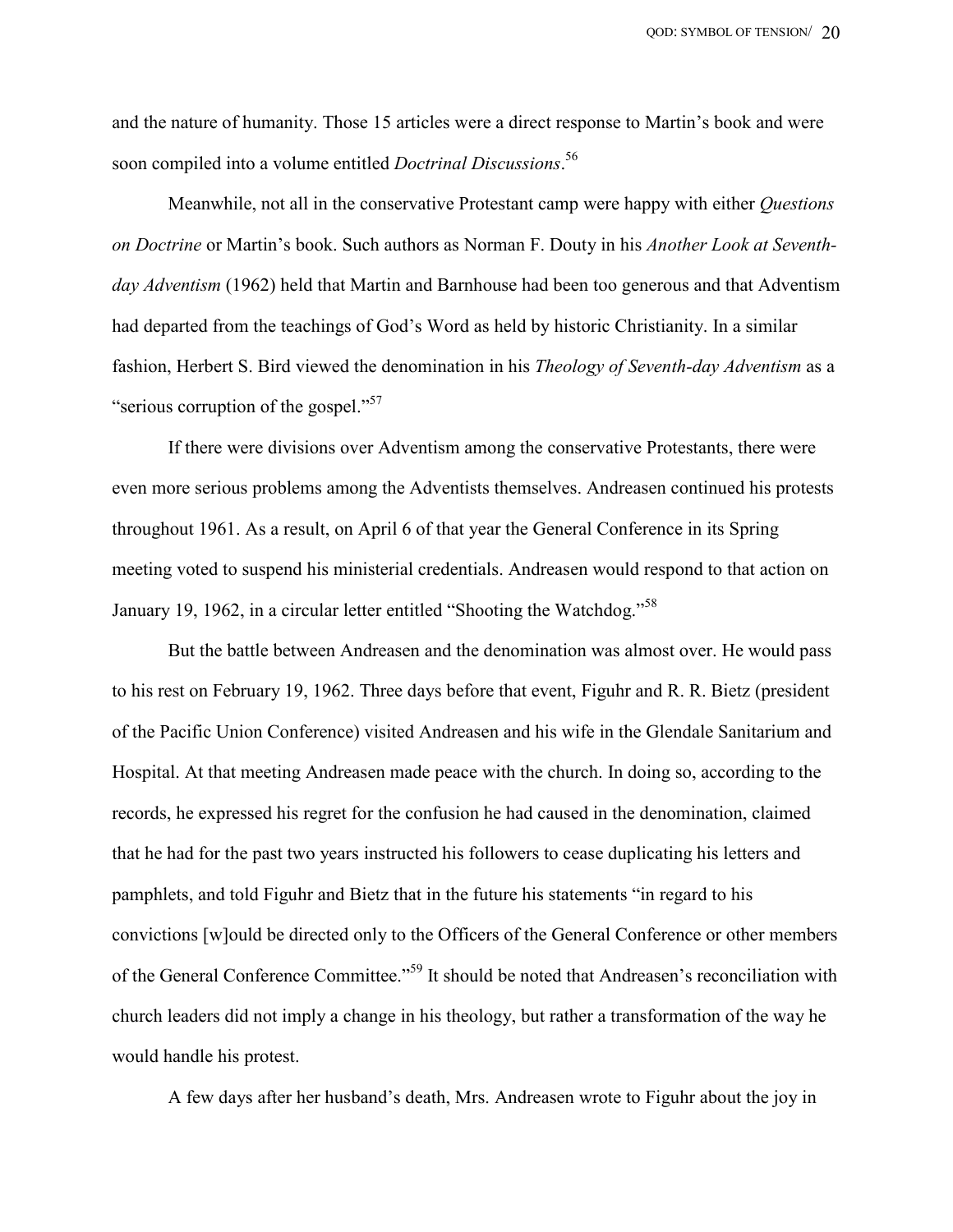her husband's heart over their reconciliation. "I am so grateful for your talk with my Dear Husband," she wrote, "and all was made right and cleared up before he died. He said he could not die until it was cleared up. He spent many nights sobbing his heart out. Poor dear, I am so glad he died happy. . . . Thank you so much for your kind letter. I shall keep it and treasure it."<sup>60</sup>

 On March 1 the General Conference Committee revoked the action of the previous year in which it had suspended Andreasen's credentials. That December Mrs. Andreasen wrote to W. P. Bradley at General Conference headquarters that she "was so happy to get M. L.'s credentials. I know they are of no special significance now that he is gone but I do know he expected me to get them and was so happy they were to be returned."<sup>61</sup>

 Even though peace had been established between Andreasen and the church leadership, it was not established between the leadership and those who had followed Andreasen in his reaction to Questions on Doctrine. Adventism in 2007 has reached a half century of division over the Questions on Doctrine crisis.

 Looking back, one can only speculate on the different course of Adventist history if Andreasen had been consulted regarding the wording of the Adventist position on the atonement, if Froom and his colleagues hadn't been divisive in their handling of issues related to the human nature of Christ, if both Froom and Andreasen would have had softer personalities.

 But ifs are not the stuff of history. The historical record in this case is that each side contributed to the disharmony that arose in Adventism over *Questions on Doctrine*. And beyond the ranks of the Adventists, the repeatedly aggressive language of the ever-combative Barnhouse undoubtedly did much to create division. Soon after the book's publication, for example, he wrote that Questions on Doctrine "is a definitive statement that lops off the writings of Adventists who have been independent of and contradictory to their sound leadership."<sup>62</sup> That is only one of the many statements made by Barnhouse who appears to have actively sought to create distance between those of Andreasen's persuasion and the "sane leadership which is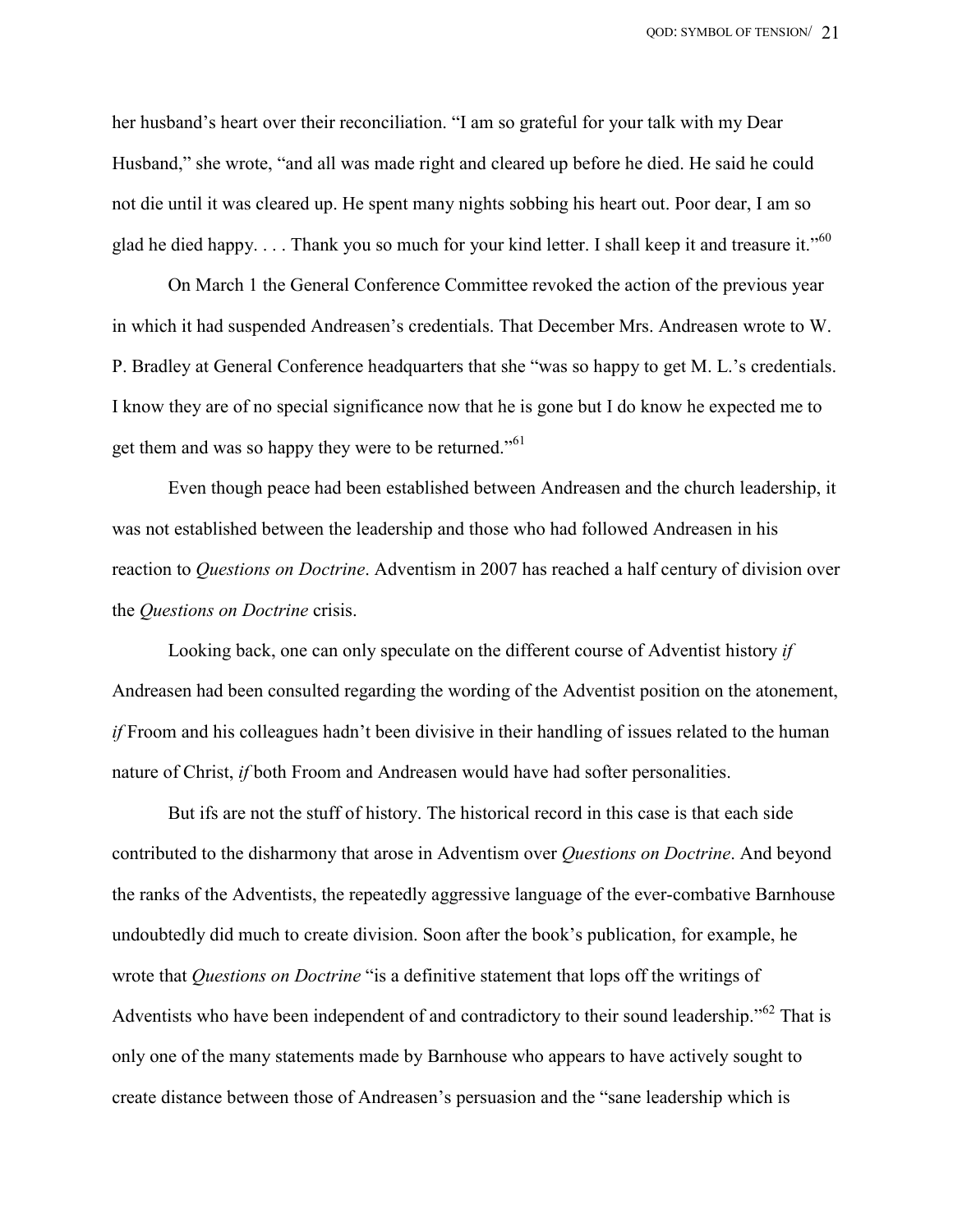determined to put the brakes on any members who seek to hold views divergent from that of the responsible leadership of the denomination."<sup>63</sup> Given the fact that no one likes to be lopped off or to be in opposition to those who are sane, it should be evident that Barnhouse himself did much to exacerbate the internal difficulties among the Adventists.

 However, that history is in the past. The current generation needs to re-examine the facts and see if it can heal the breach that has divided the denomination for nearly a half century.

### A Personal Perspective

 Before closing, I would like to add a note regarding my personal Adventist journey as it relates to the controversy over Questions on Doctrine.

 I was baptized out of an agnostic background in September 1961 at the height of the crisis. The first Adventist pastor who had a significant impact on me was Vance Ferrell and the evangelist who brought me into the church was Ralph Larson. Both of those men would eventually lose their ministerial credentials in events related to the Questions on Doctrine controversy.

 Soon after baptism I moved to Mountain View, California, where I associated with a circle of assertive lay people who were involved with the controversy and who "enlightened" me on the topic of sinless perfectionism. As a newly baptized Adventist, I aggressively sided with the Andreasen perspective in the struggle. In fact, within a few weeks of my baptism, recognizing the lack of sinlessly perfect people in the church, I promised God in all sincerity that I would be the first truly perfect person since Christ. It wasn't all that difficult, I remember thinking, all you have to do is try hard enough.

 September of 1962 found me at Pacific Union College in northern California where I enrolled as a theology major. The tension over Andreasen's theology permeated the atmosphere of the theological faculty, many of whom had been his students at the Seventh-day Adventist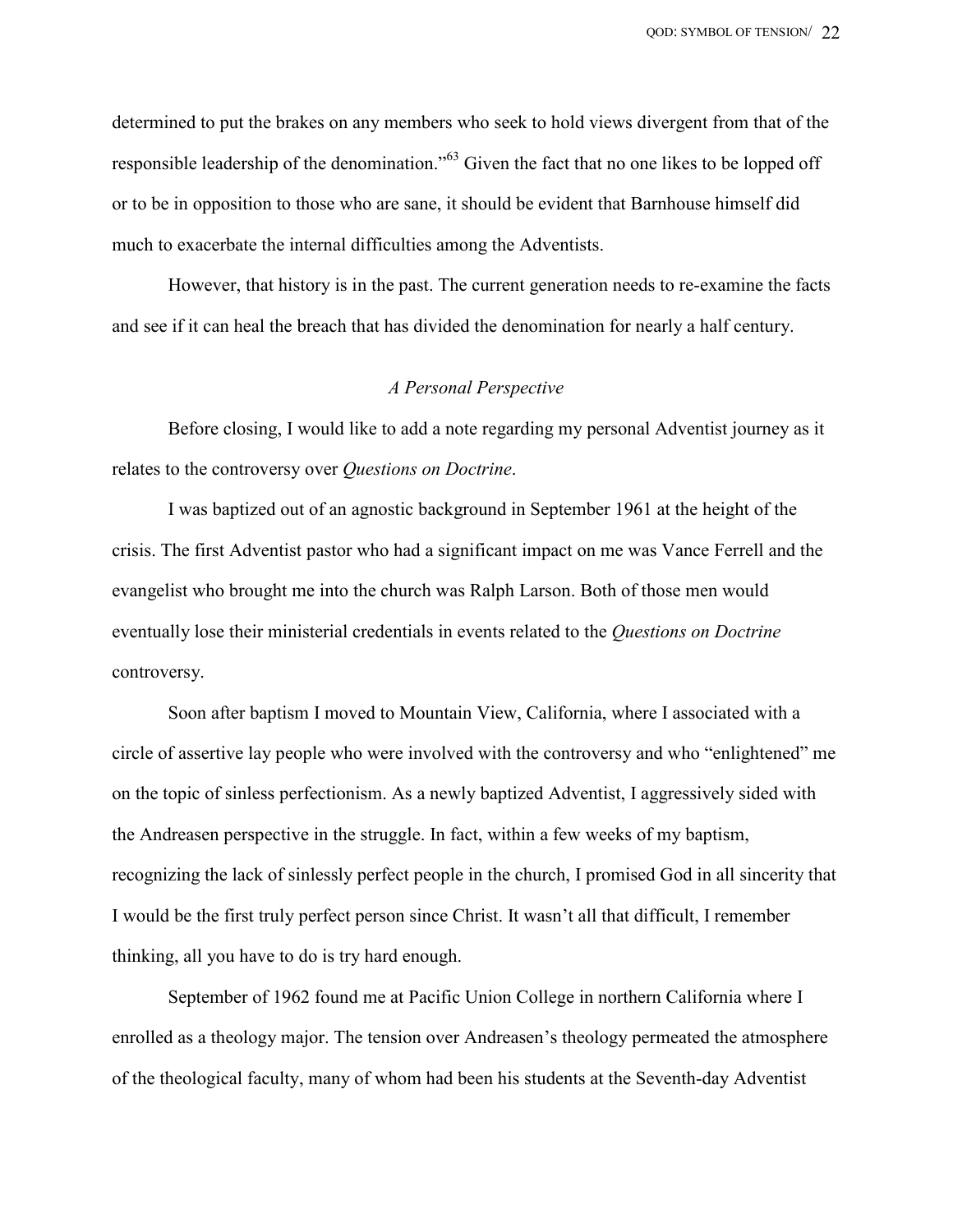QOD: SYMBOL OF TENSION/ 23

Theological Seminary. My college experience greatly re-enforced my commitment to the Andreasenite perspective on the Questions on Doctrine issues.

 Following seminary training at Andrews University, I entered the pastoral ministry in September 1967. Eighteen months later, realizing that I was as messed up as ever, I turned in my ministerial credentials and decided to leave the church and return to the peaceful agnosticism of my earlier years. I had struggled for nearly eight years and was no closer to what I had been taught was perfection than I had been when I had begun. In fact, I didn't know anyone who even came close to the type of perfection Andreasen espoused throughout his books, no matter how aggressively they might be advocating his teachings.

 The next six years took me through a spiritual desert in which I didn't pray or read my Bible. I had given up on what I thought was Adventism and Christianity. My study during those years focused on philosophy and existential psychology. I was still looking for the answers to life's meaning that I had not found in my Adventist journey. But six years of such study only led me to the conclusion that philosophy was bankrupt in the ultimate meaning realm.

 Then in 1975 through a series of events I met Christ as a personal Savior in a way that I had not known Him before. I still saw Him as an example for all Christians to emulate after they had a saving relationship with Him, but as I studied my Bible and the writings of Ellen White and other authors I began to see new dimensions to His saving act on the cross and a new depth of meaning in the biblical concepts of grace, faith, law, and sin. Beyond that, as I studied I began to see that both sides in the human nature of Christ struggle in the 1950s and 1960s had been incorrect; that Christ was not just like Adam either after the fall or before it; that He was a unique Being that had a sinful nature in the sense of His physical infirmities but not in His propensities.<sup>64</sup> Beyond that, I began to see that the biblical (see, e.g., Matt. 5:43-48; 19:16-22) and Ellen White (see, e.g., Christ's Object Lessons, pp. 67-69) conception of perfection centered on mature Christian love rather than absolute sinlessness and that character perfection meant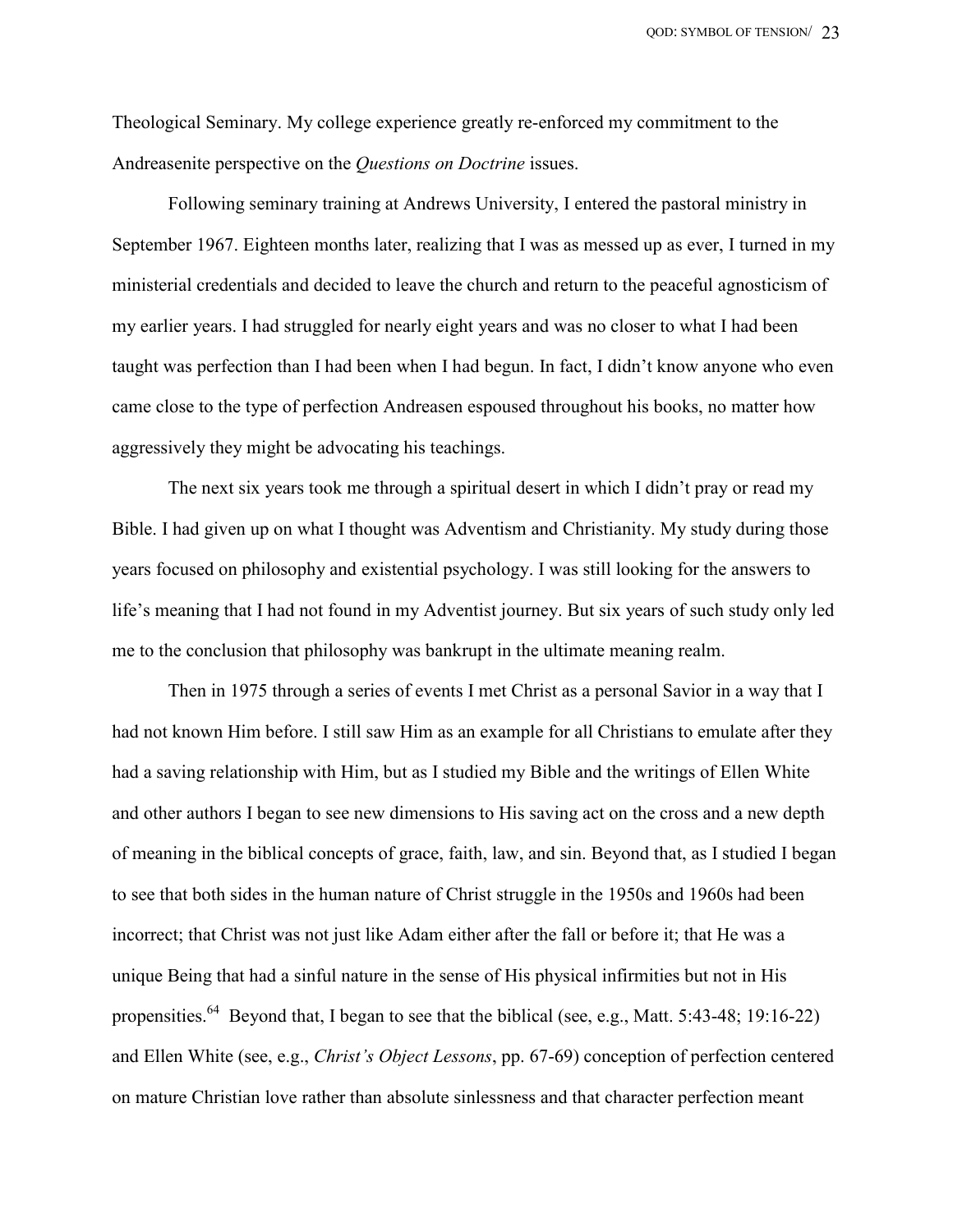developing a character like that God who is defined as love (1 John 4:8). My studies eventually led me to see more clearly the relationship of the basic law of love to the Ten Commandments, the integral relationship between law and grace, and faith and sin as basically being ways in which individuals relate to God.

 Needless to say, in my post-1975 Christian/Adventist experience I not only moved away from Andreasen's theology, but I actively entered a writing career in which I desired to help those trapped in my pre-1968 experience see a better and more biblically accurate alternative. Such books as I Used to Be Perfect; The Pharisee's Guide to Perfect Holiness: A Study of Sin and Salvation; and My Gripe With God: A Study in Divine Justice and the Problem of the Cross are the fruits of that endeavor. It was no accident that my book on the atonement centered on providing a Christ-on-the-cross centered alternative to the central theme of Andreasen's final generation theology--the vindication of God.

 In conclusion, looking back after 46 years of being an Adventist, I realize that my life has been dominated by the events surrounding the *Questions on Doctrine* controversy. I have lived on both sides of the issues, have appreciated friends today on both sides, and have sympathy for the positive contributions of both sides. My genuine hope for the future is that we might be able as a community to put away some of the heat and passion that have too often distorted our dialog in the past and learn to discuss our differences in an atmosphere of trust and Christlike love, remembering all the time that none of us are 100 per cent wrong and that none of us are 100 per cent correct in our theology.

 For years I have taught my seminary students that the eleventh commandment is that "thou shalt not do theology against thy neighbor" and that the twelfth is that "thou shalt never trust a theologian." Rather, one tests the conclusions of theologians on the basis of the Bible. And while neighbor is always a reality in theological discussion, to focus on neighbor as an opponent will distort one's conclusions and force one's theology toward the opposite polar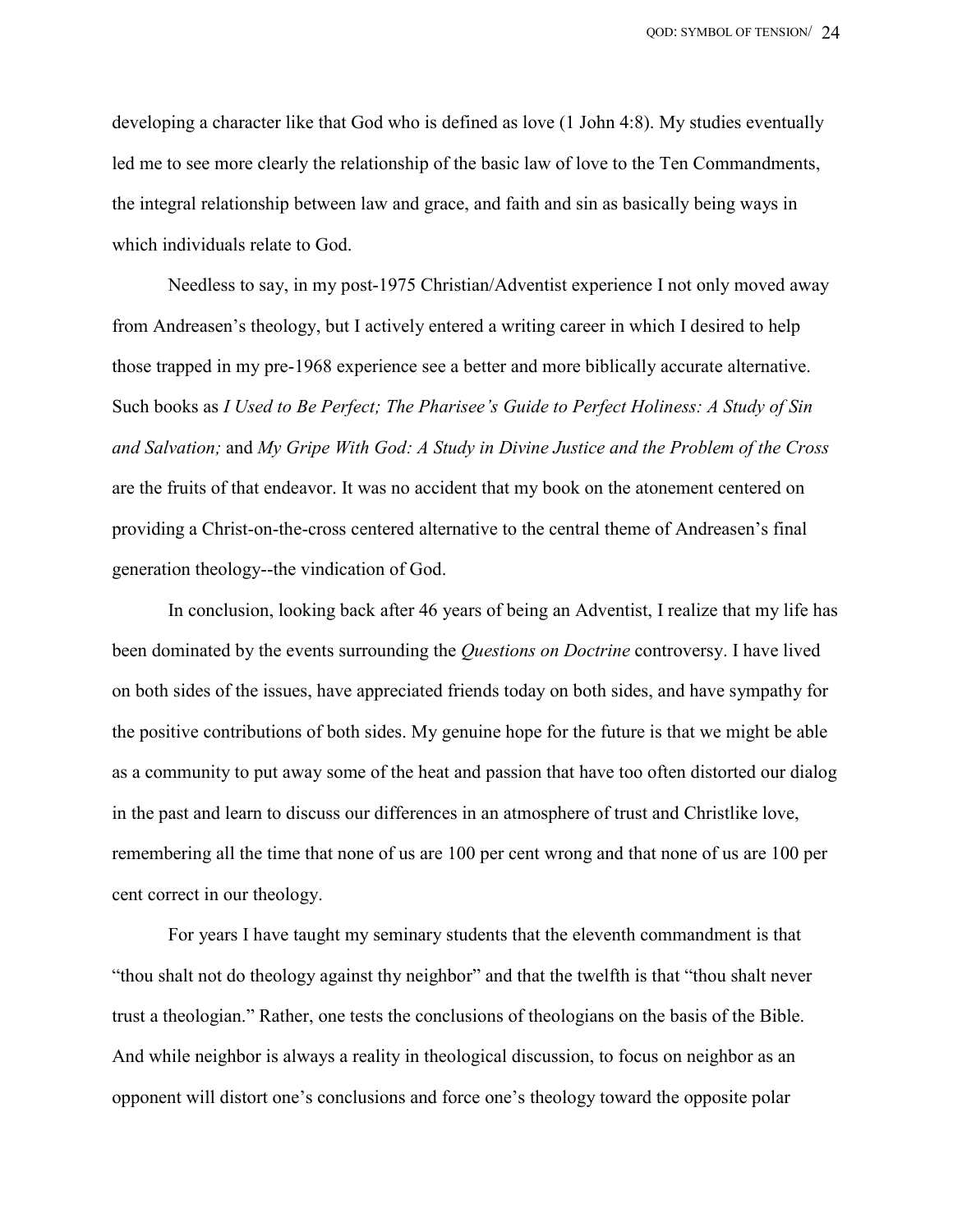position. My prayer for this conference is that we might grasp the truth that we can learn from

each other if we stop doing theology against one another and come to the inspired Word in the

spirit of Christ.<sup>65</sup>

#### **Notes**

<sup>1</sup> M. L. Andreasen, "The Atonement," mimeographed document, Nov. 4, 1957.

<sup>2</sup> Letter to the editor, *The King's Business*, Apr. 1957, p. 2

<sup>3</sup> E. B. Jones, circular letter to Dear Friends in Christ, Dec. 10, 1957.

 $<sup>4</sup> Ibid.$ </sup>

 $<sup>5</sup>$  Ibid.</sup>

 $^6$  Ibid.

7 M. R. DeHann, "Questions on Doctrine," The King's Business, Mar. 1958, p. 19.

<sup>8</sup> Questions on Doctrine, (Washington, DC: Review and Herald, 1957), p. 9.

<sup>9</sup> R. R. Figuhr, "The Pillars of Our Faith Unmoved," Review and Herald, Apr. 24, 1958, p. 6.

<sup>10</sup> M. L. Andreasen, *The Sanctuary Service* 2d ed. rev. (Washington, DC: Review and Herald, 1947), pp. 299-321.

 $11$  See George R. Knight, A Search for Identity: The Development of Seventh-day Adventist Beliefs (Hagerstown, MD: Review and Herald, 2000), pp. 152-157.

<sup>12</sup> Virginia Steinweg, *Without Fear or Favor: The Life of M. L. Andreasen* (Washington, DC: Review and Herald, 1979), pp. 161-163.

 $13$  See Our Firm Foundation, 2 vols. (Washington, DC: Review and Herald, 1953).

 $^{14}$  L. L. Moffitt to M. L. Andreasen, Apr. 16, 1954; M. L. Andreasen to L. L. Moffitt, Apr. 23, 1954; M. L. Andreasen to R. R. Figuhr, Aug. 6, 1954; R. R. Figuhr to M. L. Andreasen, Aug. 11, 1954.

<sup>15</sup> T. E. Unruh, "The Seventh-day Adventist Evangelical Conferences of 1955-1956," *Adventist Heritage*, Vol 4, No. 2, 1977, pp. 36, 37.

<sup>16</sup> Ibid. For the most comprehensive discussion of the conferences, see Juhyeok Nam, "Reactions to the Seventh-day Adventist Evangelical Conferences and Questions on Doctrine, 1955-1971," Ph.D. dissertation, Andrews University, 2005. Helpful material is also found in Paul Ernest McGraw, "Born in Zion? The Margins of Fundamentalism and the Definition of Seventh-day Adventism," Ph.D. dissertation, Geroge Washington University, 2004, and A. Leroy Moore, Questions on Doctrine Revisited! Keys to the Doctrine of Atonement and Experience of At-one-ment (Ithaca, MI: AB Publishing, 2005).

<sup>17</sup> Donald Grey Barnhouse, "Are Seventh-day Adventist Christians? Another Look at Seventh-day Adventism," Eternity, Sept. 1956, p. 6.

 $^{18}$  Walter R. Martin, "Seventh-day Adventism Today," Our Hope, Nov. 1956, p. 275.

<sup>19</sup> Barnhouse, "Are Seventh-day Adventists," p. 6.

<sup>20</sup> Ellen G. White, "Without Excuse," Review and Herald, Sept. 24, 1901, p. 615; Ellen G. White, "The Only True Mediator," Signs of the Times, June 28, 1899, p. 1. These statements are also found in Questions on Doctrine, p. 663.

<sup>21</sup> L. E. Froom to R. R. Figuhr. May 10, 1955; W. H. Branson, *Drama of the Ages* (Nashville: Southern Publishing Assn., 1950), pp. 81, 101. The corrected sections read "our flesh" and "now is actual nature." See *Drama* of the Ages (Nashville: Southern Publishing Assn., 1953), pp. 69, 89; also see Nam, "Reactions," pp. 66, 67.

 $^{22}$  Barnhouse, "Are Seventh-day Adventists," p. 6. The quoted words "lunatic fringe" and the other ideas in this quotation almost certainly came from the Adventist conferees. Unruh later wrote that "in August 1956, Russell Hitt, the managing editor of *Eternity*, came to Washington to go over with us the long-awaited Barnhouse article repudiating his former position on Adventism. Supporting articles by Martin, to follow in *Eternity*, were also gone over. We were given permission to quote or otherwise refer to these articles" (Unruh, "Conferences of 1955-1956," p. 42). Beyond that positive statement from one of the Adventist participants, nowhere do we find the Adventist leaders arguing that the language was not theirs, even though Andreasen had claimed it was theirs in his Letters to the Churches (p. 15).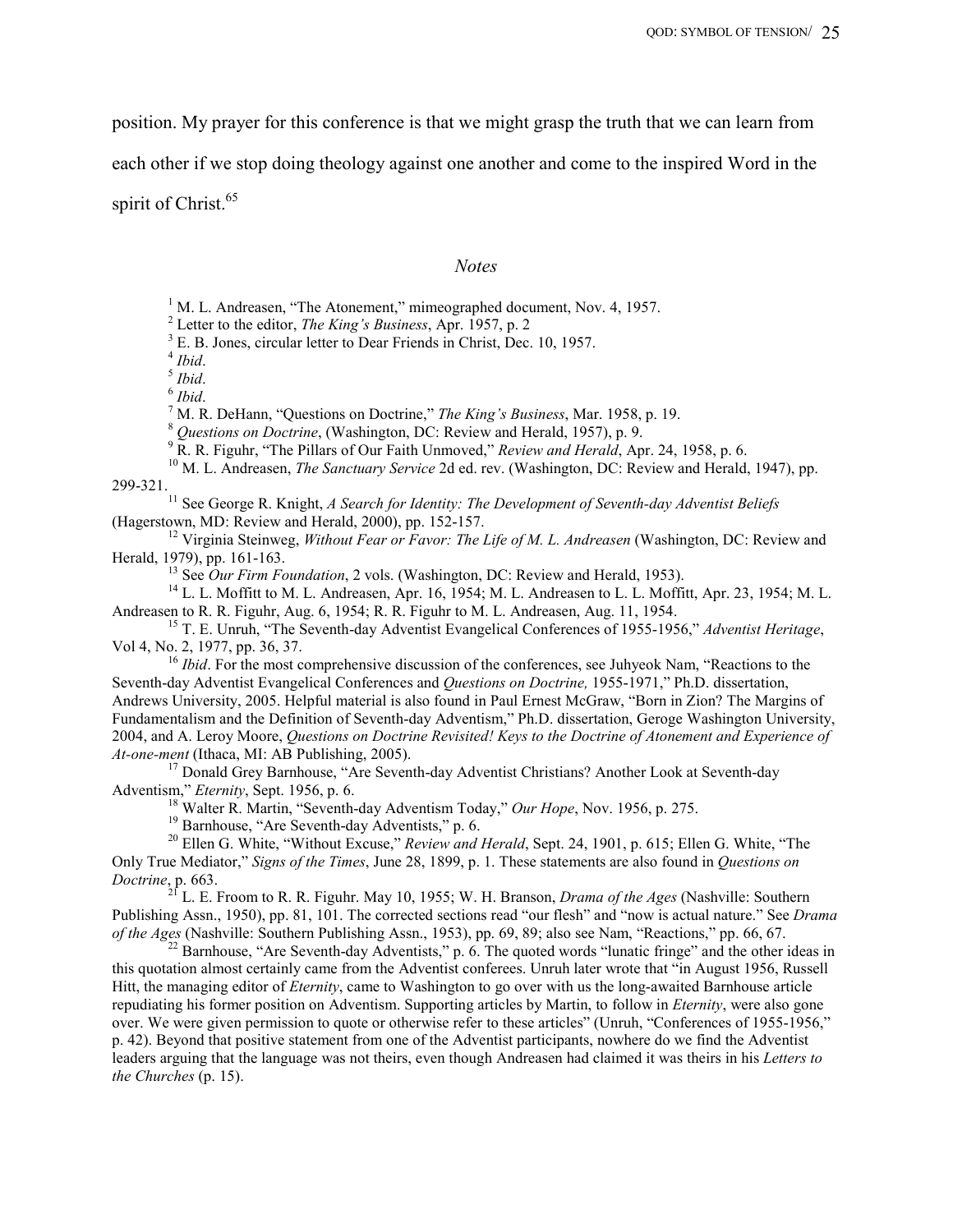<sup>23</sup> See, e.g., Ellen G. White, "The Importance of Obedience," Review and Herald, Dec. 15, 1896, p. 789; Ellen G. White, "Christ's Humiliation," The Youth's Instructor, Dec. 20, 1900, p. 394. Both of these statements are found in the extended note to page 652 of the annotated edition of Questions on Doctrine, George R Knight, ed. (Berrien Springs, MI: Andrews University Press, 2003.

 $^{24}$  L. E. Froom to R. R. Figuhr, April 26, 1955.

<sup>25</sup> Oliver R. Barclay, quoted in Timothy Dudley-Smith, John Stott: The Making of a Leader (Downers Grove, Il: InterVarsity, 1999), p. 335.

<sup>26</sup> Walter A. Elwell, ed., *Evangelical Dictionary of Theology* (Grand Rapids, MI: Baker, 1984), s.v. "Barnhouse, Donald Grey," by W. C. Ringenberg; Daniel G. Reid, ed., Dictionary of Christianity in America (Downers Grove, IL: InterVarsity, 1990), s.v. "Barnhouse, Donald Grey," by J. A. Carpenter.

 $27$  Barnhouse, "Are Seventh-day Adventists," p. 7.

<sup>28</sup> Ibid., p. 45: Unruh, "Conferences of 1955-1956," p. 44.

<sup>29</sup> "Peace with the Adventists," *Time*, Dec. 31, 1956, pp. 48-49.

<sup>30</sup> R. R. Figuhr, "A Non-Adventist Examines Our Beliefs," Review and Herald, Dec. 13, 1956, p. 3.

<sup>31</sup> Barnhouse, "Are Seventh-day Adventists," pp. 6, 44; LeRoy Edwin Froom, "The Priestly Application of the Atoning Act," Ministry, Feb. 1957, p. 10.

<sup>32</sup> M. L. Andreasen, "The Atonement," mimeographed document, Feb. 15, 1957. In "A Review and

Protest," mimeographed document, Oct. 15, 1957, Andreasen makes his charges against Froom even more explicit. <sup>33</sup> Froom, "The Priestly Application," p. 9.

 $34$  Ibid., 10; Questions on Doctrine, pp. 349-355. See also the extensive remarks to that chapter in the annotated edition.

 $35$  E. G. White, "Without Excuse," p. 615; E. G. White, "The Only True Mediator," p. 1. These statements are also found in Questions on Doctrine. p. 663.

 $36$  M. L. Andreasen, *The Book of Hebrews* (Washington, DC: Review and Herald, 1948), pp. 53, 59; M. L. Andreasen, "The Atonement V," mimeographed document, Dec. 2, 1957.

 $37$  Andreasen, *Hebrews*, pp. 59, 60, cf. p. 58.

<sup>38</sup> Andreasen, *The Sanctuary Service*, pp. 299-321. See also extended note in the annotated edition to p. 349 of Questions on Doctrine. For a contextualized critique of Andreasen's theology and the Questions on Doctrine crisis, see Knight, A Search for Identity pp. 144-152, 167-173.

 $39$  For a critique of the issue of Christ's human nature, see the extended notes to pp. 650, 652, 383 in the annotated edition.

 $^{40}$  M. L. Andreasen to R. R. Figuhr, Mar. 11, 1957.

<sup>41</sup> M. L. Andreasen to R. R. Figuhr, June 21, 1957.

<sup>42</sup> M. L. Andreasen to R. R. Figuhr, July 4, 1957.

<sup>43</sup> Louise C. Kleuser, "Adventism's New Milestone," *Ministry*, Apr. 1957, p. 31.

<sup>44</sup> R. A. Anderson, "Seventh-day Adventists Answer Questions on Doctrine," Ministry, June 1957, p. 24.

<sup>45</sup> M. L. Andreasen to R. R. Figuhr, Sept. 12, 1957; M. L. Andreasen, "A Review and a Protest," mimeographed document, Oct. 15, 1957.

 $^{6}$  M. L. Andreasen, "The Atonement," mimeographed document, Nov. 4, 1957; see also R. R. Figuhr to M. L. Andreasen, Nov. 14, 1957.

 $^{47}$  M. L. Andreasen to R. R. Figuhr, Dec. 3, 1957.

<sup>48</sup> R. R. Figuhr to Union Presidents, Dec. 6, 1957; R. R. Figuhr to Brethren, Dec. 27, 1957; R. R. Figuhr, "The Pillars of Our Faith Unmoved." Review and Herald, Apr. 24, 1958, p. 6.

 $^{49}$  LeRoy Edwin Froom, *Movement of Destiny* (Washington, DC: Review and Herald, 1971), pp. 489, 492.

 $50$  R. R. Figuhr to M. L. Andreasen, Dec. 16, 1957.

 $<sup>51</sup>$  M. L. Andreasen to R. R. Figuhr, Mar. 9, 1958.</sup>

 $52$  M. L. Andreasen, Letters to the Churches (Baker, OR: Hudson Printing, cir. 1959), p. 18.

<sup>53</sup> Donald Grey Barnhouse, "Foreword," in Walter R. Martin, The Truth About Seventh-day Adventism (Grand Rapids, MI: Zondervan, 1960), p. 7.

 $^{54}$  H. W. Lowe, "A Statement," in *ibid.*, p. 15.

 $^{55}$  Ibid.

<sup>56</sup> Doctrinal Discussions: A Compilation of Articles Originally Appearing in The Ministry, June, 1960-- July 1961, in Answer to Walter R. Martin's Book The Truth About Seventh-day Adventism (Washington, DC: Review and Herald, [cir. 1961].